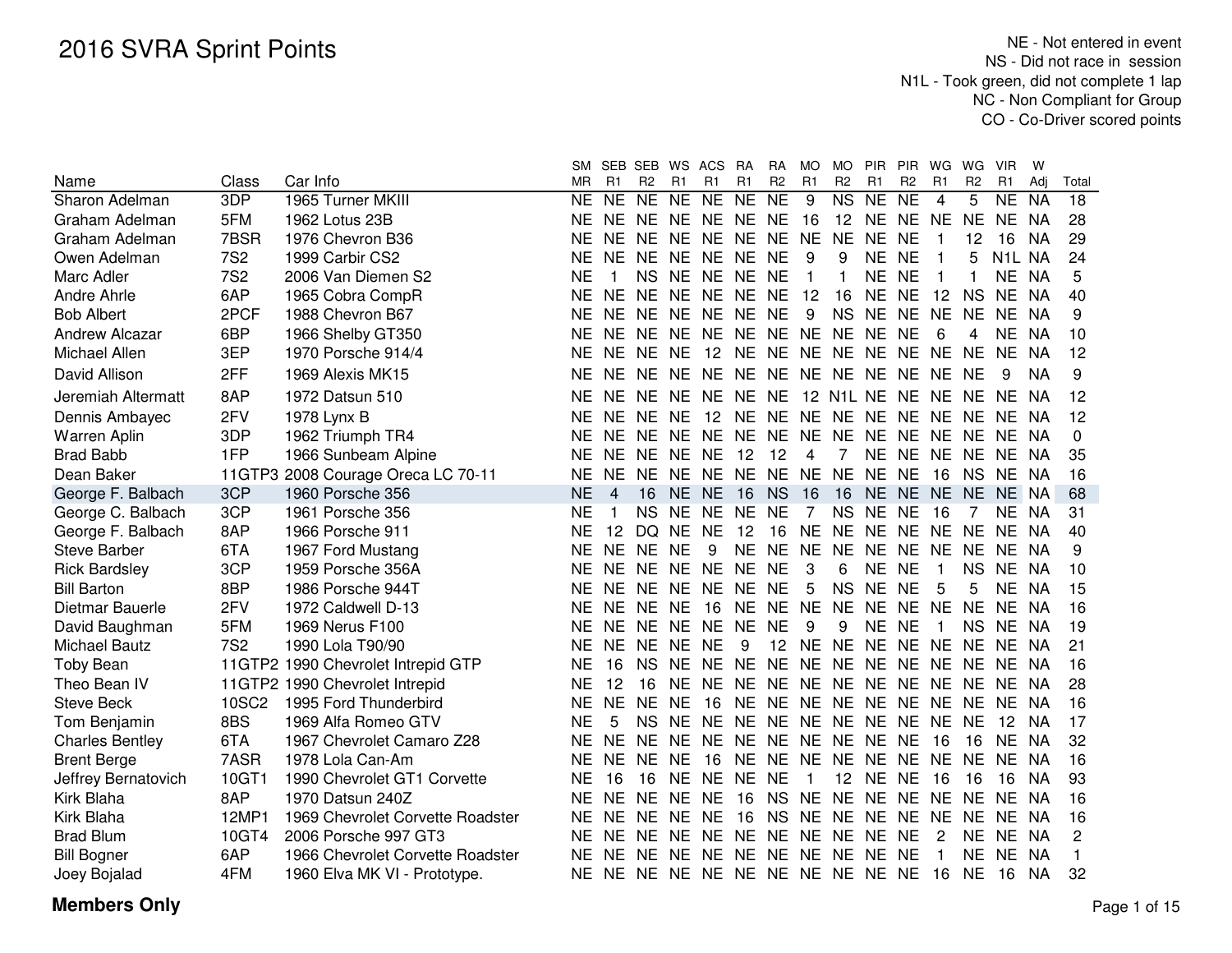|                         |                 |                                   | SM        | SEB SEB WS ACS |                |           |                               | <b>RA</b>      | RA              | MO.       | MO.            | <b>PIR</b>     | <b>PIR</b>     | WG             | WG             | <b>VIR</b> | W         |       |
|-------------------------|-----------------|-----------------------------------|-----------|----------------|----------------|-----------|-------------------------------|----------------|-----------------|-----------|----------------|----------------|----------------|----------------|----------------|------------|-----------|-------|
| Name                    | Class           | Car Info                          | MR        | R1             | R <sub>2</sub> | R1        | <b>R1</b>                     | R <sub>1</sub> | R <sub>2</sub>  | R1        | R <sub>2</sub> | R1             | R <sub>2</sub> | R <sub>1</sub> | R <sub>2</sub> | R1         | Adi       | Total |
| Josh Boller             | 7BSR            | 1976 Chevron B36                  | NE.       | <b>NE</b>      | NE             | NE NE     |                               | 9              | $\overline{12}$ | <b>NE</b> | <b>NE</b>      | NE NE          |                | <b>NE</b>      | NE             | <b>NE</b>  | <b>NA</b> | 21    |
| Jeff Boston             | <b>7S2</b>      | 1990 Lola T90/90                  | <b>NE</b> | NE NE          |                | NE NE     |                               | 2              | 5               | NE NE     |                | NE NE NE       |                |                | <b>NE</b>      | NE NA      |           | 7     |
| Frank Boucher           | 8BP             | 1969 Porsche 911S                 | <b>NE</b> | <b>NE</b>      | <b>NE</b>      | <b>NE</b> | <b>NE</b>                     | 12             | 12              | NE NE     |                | <b>NE</b>      | NE NE          |                | <b>NE</b>      | <b>NE</b>  | <b>NA</b> | 24    |
| John F Boxhorn          | 7ASR            | 1969 Lola T163                    | NE        | 16             | <b>NS</b>      | <b>NE</b> | <b>NE</b>                     | <b>NE</b>      | <b>NE</b>       | <b>NE</b> | NE.            | <b>NE</b>      | <b>NE</b>      | <b>NE</b>      | <b>NE</b>      | <b>NE</b>  | NA        | 16    |
| John F Boxhorn          |                 | 11GTP1 1969 Lola T163             | <b>NE</b> | <b>NE</b>      | <b>NE</b>      | <b>NE</b> | <b>NE</b>                     | 12             | 12              | NE NE NE  |                |                | <b>NE</b>      | <b>NE</b>      | <b>NE</b>      | <b>NE</b>  | NA        | 24    |
| Mark Brannon            | <b>7S2</b>      | 1989 Swift DB5                    | <b>NE</b> | <b>NE</b>      | <b>NE</b>      | -1        | <b>NE</b>                     | NE NE          |                 | NE NE NE  |                |                | <b>NE</b>      | 1              |                | <b>NE</b>  | NA        | 3     |
| Mark Brannon            | 9F1             | 1997 Lola T97/20                  | <b>NE</b> | NE NE          |                | <b>NE</b> | NE NE NE NE NE NE             |                |                 |           |                |                | <b>NE</b>      | 9              | 16             | <b>NE</b>  | <b>NA</b> | 25    |
| <b>Tim Brecht</b>       | 8BS             | 1969 BMW 2002                     | <b>NE</b> | <b>NE</b>      | NE.            | <b>NE</b> | 12 NE NE                      |                |                 | NE NE NE  |                |                | <b>NE</b>      | <b>NE</b>      | <b>NE</b>      | NF.        | NA        | 12    |
| Ross Bremer             | 1CS             | 1966 Ford Anglia 105 Super        | <b>NE</b> | <b>NE</b>      | <b>NE</b>      | <b>NE</b> | NE NE NE                      |                |                 | NE NE NE  |                |                | NE             | NE.            | NE             | NE NA      |           | 0     |
| Ross Bremer             | 3BS             | 1968 Euro.Ford Escort MKI         | <b>NE</b> | 16             | 16             | <b>NE</b> | NE NE NE                      |                |                 | NE NE NE  |                |                | <b>NE</b>      | <b>NE</b>      | <b>NE</b>      | 16         | NA        | 48    |
| Ross Bremer             | 8RS             | 1972 Euro.Ford Escort MKI         | <b>NE</b> | <b>NE</b>      | NE.            |           | NE NE NE                      |                | <b>NE</b>       | 16        | 12             | NE NE          |                | 12             | 12             | NE NA      |           | 52    |
| Dave Brengle            | 3EP             | 1964 Alfa Romeo Giulia Spider     | <b>NE</b> | <b>NE</b>      | <b>NE</b>      | <b>NE</b> | 12                            | <b>NE</b>      | <b>NE</b>       | NE NE     |                | <b>NE</b>      | <b>NE</b>      | <b>NE</b>      | <b>NE</b>      | NE.        | NA        | 12    |
| <b>Gunther Brickler</b> | 8BP             | 1973 Porsche 914/6 GT             | <b>NE</b> | 12             | 12             | <b>NE</b> | NE NE                         |                | <b>NE</b>       | <b>NE</b> | <b>NE</b>      | <b>NE</b>      | <b>NE</b>      | <b>NE</b>      | <b>NE</b>      | <b>NE</b>  | <b>NA</b> | 24    |
| Shea Brown              | 1FP             | 1974 Fiat 128                     | <b>NE</b> | 12             | 12             | <b>NE</b> | NE NE                         |                | <b>NE</b>       | 9         | 5              | <b>NE</b>      | <b>NE</b>      | 9              | 7              | 9          | <b>NA</b> | 63    |
| <b>Bobby Brown</b>      | 2FB             | 1971 Brabham BT35                 | <b>NE</b> | <b>NE</b>      | <b>NE</b>      | <b>NE</b> | <b>NE</b>                     | NE.            | <b>NE</b>       | <b>NE</b> | <b>NE</b>      | <b>NE</b>      | <b>NE</b>      | 16             | 12             | <b>NE</b>  | <b>NA</b> | 28    |
| James Brown             | 4FM             | 1955 Cooper Bobtail (Type 39)     | <b>NE</b> | <b>NE</b>      | NE.            | <b>NE</b> | <b>NE</b>                     | NE NE          |                 | <b>NE</b> | <b>NE</b>      | $\overline{7}$ | 9              | <b>NE</b>      | <b>NE</b>      | <b>NE</b>  | NA        | 16    |
| Skip Bryan              | 8BS             | 1972 BMW 2002                     | <b>NE</b> | $\overline{2}$ | 6              | <b>NE</b> | <b>NE</b>                     | NE NE          |                 | <b>NE</b> | NE NE          |                | <b>NE</b>      | <b>NE</b>      | <b>NE</b>      | 7          | ΝA        | 15    |
| Doc Bundy               | 5FM             | 1964 Lotus 23B                    | <b>NE</b> | <b>NE</b>      | <b>NE</b>      | <b>NE</b> | NE NE NE                      |                |                 | 12        | 16             | <b>NE</b>      | <b>NE</b>      | 1              | 16             | <b>NE</b>  | <b>NA</b> | 45    |
| <b>Hobart Buppert</b>   | 5ASR            | 1969 Lola T70 MKIII               | <b>NE</b> | 16             | <b>NS</b>      | NE        | NE                            | NE             | NE NE           |           | NE NE          |                | <b>NE</b>      | <b>NE</b>      | <b>NE</b>      | 16         | NA        | 32    |
| <b>Skott Burkland</b>   | 8BP             | 1969 Porsche 911                  | <b>NE</b> | 7              | 9              | <b>NE</b> | <b>NE</b>                     | 9              | <b>NS</b>       | 6         | 12             | <b>NE</b>      | <b>NE</b>      | 9              | 9              | 16         | NA        | 77    |
| <b>Robert Burnside</b>  | 2FB             | 1968 Winkelmann WDB1              | <b>NE</b> | <b>NE</b>      | <b>NE</b>      | <b>NE</b> | <b>NE</b>                     | <b>NE</b>      | <b>NE</b>       | 12        | <b>NS</b>      | <b>NE</b>      | <b>NE</b>      | 7              | 9              | <b>NE</b>  | <b>NA</b> | 28    |
| <b>Robert Burnside</b>  | 2FF             | 1970 Titan MK6                    | <b>NE</b> | <b>NE</b>      | <b>NE</b>      | <b>NE</b> | <b>NE</b>                     | 5              | 9               | <b>NE</b> | <b>NE</b>      | <b>NE</b>      | <b>NE</b>      | <b>NE</b>      | <b>NE</b>      | <b>NE</b>  | NA        | 14    |
| <b>Robert Burnside</b>  | 9FA             | 1973 Brabham BT 40                | <b>NE</b> | NE             | <b>NE</b>      | <b>NE</b> | NE NE                         |                | <b>NE</b>       | 12        | 12             | <b>NE</b>      | NE NE          |                | <b>NE</b>      | NE NA      |           | 24    |
| <b>Jack Busch</b>       | 6BP             | 1967 Jaguar XKE                   | <b>NE</b> | <b>NE</b>      | <b>NE</b>      | <b>NE</b> | NE NE                         |                |                 | NE NE NE  |                | <b>NE</b>      | <b>NE</b>      | 12             | 12             | NE NA      |           | 24    |
| Kyle Buxton             | 9FA             | 1977 March F2                     | <b>NE</b> | <b>NE</b>      | <b>NE</b>      | <b>NE</b> | <b>NE</b>                     | 16             | 16              | NE NE     |                | <b>NE</b>      | NE NE          |                | <b>NE</b>      | NE NA      |           | 32    |
| Hector Cademartori      | 8CP             | 1973 Datsun 240Z                  | <b>NE</b> | NE NE          |                | <b>NE</b> | 6                             | <b>NE</b>      | <b>NE</b>       | NE NE NE  |                |                |                | NE NE NE       |                | NE NA      |           | 6     |
| Daniel Caggiano         | 8AP             | 1970 Porsche 914/6                | <b>NE</b> | 4              | 6              | <b>NE</b> | NE NE NE NE NE NE NE NE       |                |                 |           |                |                |                |                | NE.            | NE.        | NA        | 10    |
| David Calafato          | <b>7S2</b>      | 2004 Carbir CS2                   | <b>NE</b> | <b>NE</b>      | <b>NE</b>      | <b>NE</b> | NE NE NE NE NE NE             |                |                 |           |                |                | <b>NE</b>      | 1              | 1              | 1          | <b>NA</b> | 3     |
| Graeme Cameron          | 2CF             | 1973 ADF Formula Ford             | <b>NE</b> | <b>NE</b>      |                |           | NE NE NE NE NE NE NE 12       |                |                 |           |                |                | 12             | NE NE          |                | NE NA      |           | 24    |
| Les Cannaday            | 8DP             | 1969 Datsun 2000                  | <b>NE</b> |                |                |           | NE NE NE NE NE NE NE NE NE NE |                |                 |           |                |                |                | 12             | <b>NS</b>      | NE NA      |           | 12    |
| David Cannon            | 10GT4           | 2006 Ferrari 430 Challenge        | <b>NE</b> |                |                |           | NE NE NE NE NE NE NE NE NE NE |                |                 |           |                |                |                | 3              | <b>NS</b>      | NE NA      |           | 3     |
| Jim Cantrell            | 6BP             | 1969 Chevrolet Corvette           | <b>NE</b> | NE.            | NE NE          |           | $\overline{1}$                | NE NE          |                 | NE        | NE NE          |                | NE             | NE NE          |                | NE NA      |           |       |
| <b>Tom Cantrell</b>     | 7GTP1           | 1969 Ford Open Sports Ford Can-am | <b>NE</b> | <b>NE</b>      | NE NE          |           | <b>NE</b>                     | NE.            | <b>NE</b>       | 16        | <b>NS</b>      | <b>NE</b>      | <b>NE</b>      | <b>NE</b>      | <b>NE</b>      | NE.        | - NA      | 16    |
| <b>Tom Cantrell</b>     | 10SC3           | 1998 Ford Taurus                  | <b>NE</b> | <b>NE</b>      | NE.            | NE.       | <b>NE</b>                     | 16             | 12              | -16       | -16            | NE.            | NE.            | <b>NE</b>      | NE.            | NE NA      |           | 60    |
| Arnold Carbaugh Jr      | 2F              | 1991 Protoform FV                 | ΝE        | <b>NE</b>      | NE.            | NE.       | NE.                           | NE.            | <b>NE</b>       | NE NE     |                | <b>NE</b>      | <b>NE</b>      | 16             | 16             | NE.        | NA        | 32    |
| Tony Carpanzano         | 9F <sub>2</sub> | 1993 Reynard 93H FA               | NE.       |                |                |           | NE NE NE NE NE NE NE NE NE NE |                |                 |           |                |                |                | 9              | <b>NS</b>      | NE NA      |           | 9     |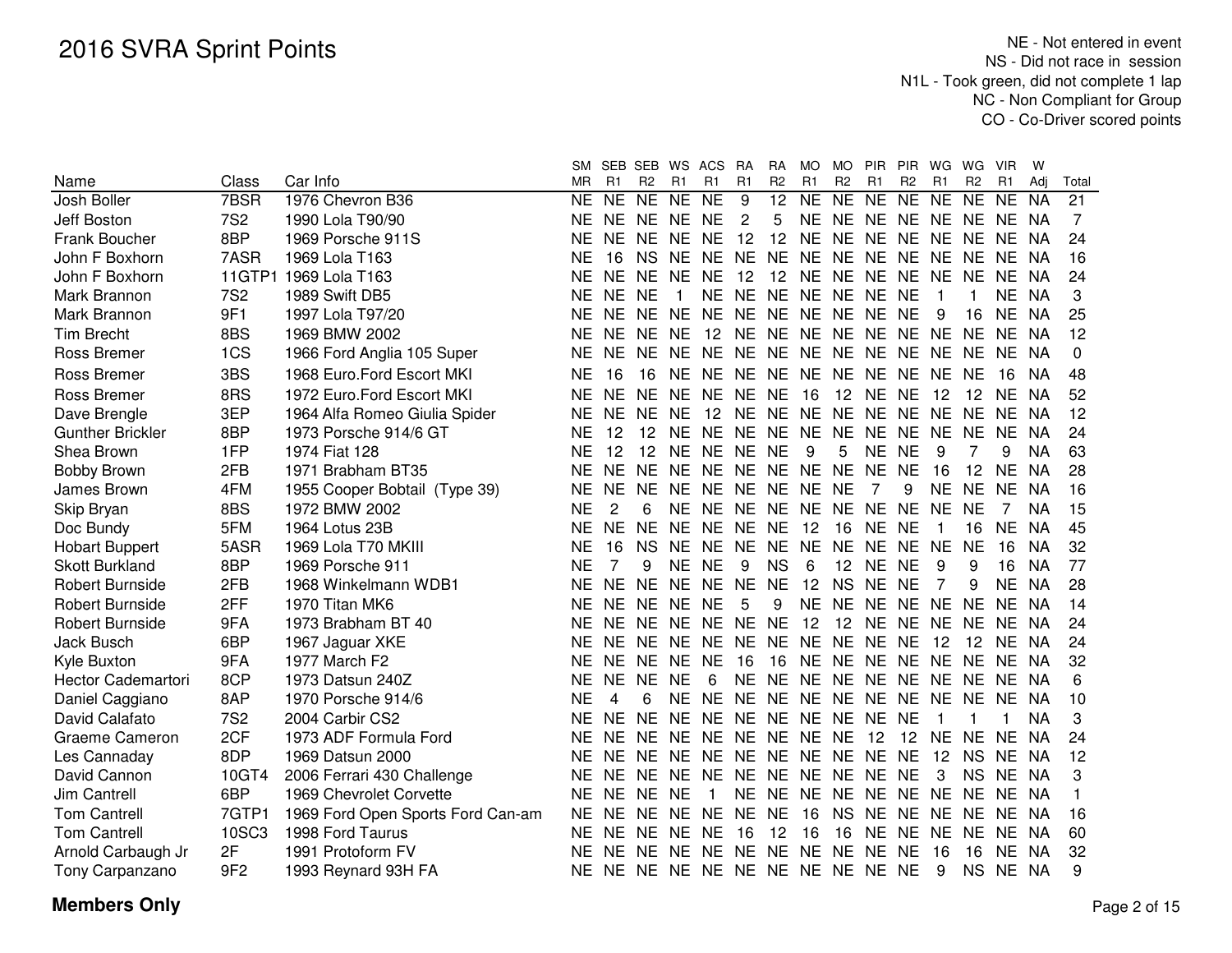|                          |            |                            | SM        |                | SEB SEB WS ACS |           |                                  | <b>RA</b> | RA             | MO             | MO.             | <b>PIR</b>        | <b>PIR</b>             | WG             | WG              | <b>VIR</b>     | W         |              |
|--------------------------|------------|----------------------------|-----------|----------------|----------------|-----------|----------------------------------|-----------|----------------|----------------|-----------------|-------------------|------------------------|----------------|-----------------|----------------|-----------|--------------|
| Name                     | Class      | Car Info                   | MR.       | R1             | R <sub>2</sub> | R1        | R <sub>1</sub>                   | R1        | R <sub>2</sub> | R <sub>1</sub> | R <sub>2</sub>  | R1                | R <sub>2</sub>         | R1             | R <sub>2</sub>  | R <sub>1</sub> | Adi       | Total        |
| <b>William Carson</b>    | 1FP        | 1967 MG Midget             | <b>NE</b> | <b>NE</b>      | NE NE          |           | <b>NE</b>                        | NE NE     |                | <b>NE</b>      | <b>NE</b>       | 16                | $\overline{\text{NS}}$ | <b>NE</b>      | <b>NE</b>       | <b>NE</b>      | <b>NA</b> | 16           |
| Louis Casazza            | 7ASR       | 1967 McKee MK VII          | NE        | <b>NE</b>      | NE NE          |           | <b>NE</b>                        | NE NE     |                | <b>NE</b>      | NE NE           |                   | <b>NE</b>              |                | 12 <sub>2</sub> | NE.            | <b>NA</b> | 13           |
| Roger Cassin             | 5BSR       | 1964 Elva Mk 7S            | ΝF        | <b>NE</b>      | NE NE          |           | <b>NE</b>                        | NE NE     |                | <b>NE</b>      | NE NE           |                   | <b>NE</b>              |                | 16              | 16             | <b>NA</b> | 33           |
| <b>Randall Cassling</b>  | 10GT4      | 2005 Porsche GT3 Cup       | NE        | <b>NE</b>      | NE NE          |           | <b>NE</b>                        | NE NE     |                | 6              | NS NE           |                   | <b>NE</b>              | <b>NE</b>      | <b>NE</b>       | NE             | <b>NA</b> | 6            |
| Dan Chapman              | 2FB        | 1968 Brabam BT-21B         | 16        | <b>NE</b>      | NE NE          |           | <b>NE</b>                        | NE NE     |                | <b>NE</b>      | NE NE           |                   | <b>NE</b>              | NE NE          |                 | <b>NE</b>      | <b>NA</b> | 16           |
| Derek Chima              | 1FP        | 1966 MG Midget             | <b>NE</b> | <b>NE</b>      | NE NE          |           | <b>NE</b>                        | NE NE     |                | <b>NE</b>      | NE NE           |                   | <b>NE</b>              | 1              | 9               | <b>NE</b>      | <b>NA</b> | 10           |
| Craig Chima              | 8CP        | 1962 Lotus 7               | <b>NE</b> | <b>NE</b>      | NE NE          |           | <b>NE</b>                        | NE NE     |                | 16             | 16              | <b>NE</b>         | <b>NE</b>              | 16             | 16              | <b>NE</b>      | <b>NA</b> | 64           |
| Glenn Chiou              | 12GTU      | 1970 Datsun 240Z           | <b>NE</b> | <b>NE</b>      | NE NE          |           | <b>NE</b>                        | NE NE     |                | <b>NE</b>      | <b>NE</b>       | 16                | 16                     | <b>NE</b>      | <b>NE</b>       | <b>NE</b>      | <b>NA</b> | 32           |
| <b>Eddie Claridge</b>    | 9FA5       | 1982 Theodore TY02         | <b>NE</b> | <b>NE</b>      | NE NE          |           | <b>NE</b>                        | NE NE     |                | <b>NE</b>      | NE NE           |                   | <b>NE</b>              | <b>NE</b>      | -1              | <b>NE</b>      | <b>NA</b> | $\mathbf{1}$ |
| Mark Clark               | 2CF        | 1978 Crossle 32F           | <b>NE</b> | <b>NE</b>      | NE NE          |           | <b>NE</b>                        | NE NE     |                | 12             | NS NE           |                   | <b>NE</b>              | 16             | 16              | <b>NE</b>      | <b>NA</b> | 44           |
| Nicolas Clemence         | 3CP        | 1960 Porsche B Roadster    | <b>NE</b> | <b>NE</b>      | NE NE          |           | <b>NE</b>                        | NE NE NE  |                |                | NE NE           |                   | <b>NE</b>              | 4              | 4               | <b>NE</b>      | <b>NA</b> | 8            |
| Nicolas Clemence         | 8BP        | 1967 Porsche 911S          | <b>NE</b> | NE.            | NE.            | NE        | NE.                              | NE NE NE  |                |                | NE NE           |                   | <b>NE</b>              | 12             | 12              | NE.            | <b>NA</b> | 24           |
| Debbie Cloud             | 10SC3      | 2006 Ford Fusion SC        | NE        | <b>NE</b>      | NE NE NE       |           |                                  | NE NE     |                | 12             | 9               | NE NE             |                        | <b>NE</b>      | NE.             | NE.            | NA        | 21           |
| John Cloud               | 10GT4      | 2000 Ford Mustang Cobra    | ΝE        | <b>NE</b>      | NE NE NE       |           |                                  | NE NE     |                | $\mathbf{1}$   | <b>NS</b>       | NE NE             |                        | NE NE          |                 | NE.            | NA        | 1            |
| <b>Anthony Cocurullo</b> | 12MP3      | 1996 Chevrolet Corvette    | <b>NE</b> | <b>NE</b>      |                |           | NE NE NE NE NE NE                |           |                |                | NE NE           |                   | <b>NE</b>              | 12             | 7               | <b>NE</b>      | NA        | 19           |
| John Coey                | 12MP1      | 1973 Porsche 911 RS        | <b>NE</b> | <b>NE</b>      | NE NE          |           | <b>NE</b>                        | NE NE NE  |                |                | NE NE           |                   | <b>NE</b>              | <b>NE</b>      | 9               | <b>NE</b>      | NA        | 9            |
| <b>Colin Comer</b>       | 10GT2      | 1995 Ford Mustang          | <b>NE</b> | <b>NE</b>      | <b>NE</b>      | <b>NE</b> | <b>NE</b>                        | 16        | 9              | <b>NE</b>      | NE NE           |                   | <b>NE</b>              | NE NE          |                 | <b>NE</b>      | <b>NA</b> | 25           |
| Ceasar Cone              | 3CP        | 1967 Alfa Romeo Duetto     | <b>NE</b> | 7              | 12             | <b>NE</b> | NE NE NE                         |           |                | 6              | 9               | <b>NE</b>         | <b>NE</b>              | 9              | 5               | 7              | NA        | 55           |
| <b>Arthur Cook</b>       | 4FM        | 1958 Lotus 11              | <b>NE</b> | <b>NE</b>      | NE NE          |           | NE NE NE                         |           |                | <b>NE</b>      | <b>NE</b>       | 9                 | 16                     | NE NE          |                 | <b>NE</b>      | <b>NA</b> | 25           |
| <b>Mark Coombs</b>       | <b>7S2</b> | 1990 Lola T90/90           | <b>NE</b> | NE.            | NE NE          |           | <b>NE</b>                        | 12        | 16             | 12             | 12 <sup>2</sup> | <b>NE</b>         | <b>NE</b>              | -1             | 9               | <b>NE</b>      | <b>NA</b> | 62           |
| Sebastian Coppola        | 9FA5       | 1970 Lola T192             | <b>NE</b> | NE.            | NE NE          |           | NE NE NE NE                      |           |                |                | NE NE           |                   | NE.                    | <b>NE</b>      | 6               | NE.            | <b>NA</b> | 6            |
| <b>Bob Corliss</b>       | 6AP        | 1965 Chevrolet Corvette    | <b>NE</b> | NE.            | NE NE          |           | <b>NE</b>                        | NE NE     |                | <b>NE</b>      | <b>NE</b>       | 6                 | NS.                    | NE NE          |                 | NE.            | <b>NA</b> | 6            |
| Don Corum                | 10SC3      | 2000 Chevrolet Monte Carlo | ΝE        | <b>NE</b>      | NE NE          |           | 12                               |           |                |                | NE NE NE NE NE  |                   | <b>NE</b>              | NE NE          |                 | <b>NE</b>      | NA        | 12           |
| Alan Costich             | 3EP        | 1968 MGBGT                 | ΝE        | <b>NE</b>      | NE NE          |           | <b>NE</b>                        | 12        | 12             | <b>NE</b>      | NE NE           |                   | <b>NE</b>              | 7              | 6               | <b>NE</b>      | NA        | 37           |
| Dan Cowdrey              | 2FF        | 1970 Titan MK6             | ΝE        | NE.            | NE NE          |           | 16                               |           | NE NE NE       |                | NE NE           |                   | <b>NE</b>              | 12             | 16              | 16             | <b>NA</b> | 60           |
| Jason Cowdrey            | 2CF        | 1974 Crossle 172 CF        | <b>NE</b> | NE.            | NE NE          |           | 12                               |           |                |                |                 | NE NE NE NE NE NE |                        | $\overline{7}$ | 7               | <b>NE</b>      | <b>NA</b> | 26           |
| Norm Cowdrey             | 2CF        | 1974 Crossle 25            | <b>NE</b> | <b>NE</b>      | NE NE NE       |           |                                  |           |                |                |                 | NE NE NE NE NE NE |                        |                | 12 N1L          | 6              | <b>NA</b> | 18           |
| <b>Stanley Crawford</b>  | 10GT2      | 1973 Porsche 911 RSR       | <b>NE</b> | <b>NE</b>      |                |           | NE NE NE NE NE                   |           |                |                |                 | 12 N1L NE NE      |                        |                | NE NE NE        |                | <b>NA</b> | 12           |
| <b>Roy Crowninshield</b> | 8BS        | 1971 Alfa Romeo GTV        | NE        | NE.            |                |           | NE NE NE NE NE                   |           |                | 6              |                 | NS NE NE NE NE    |                        |                |                 | 5              | <b>NA</b> | 11           |
| James Cullen             | 5ASR       | 1970 Lola T70 MK IIIB      | NE        | 12             |                | NS NE NE  |                                  | 16        | 16             | NE.            |                 | NE NE NE NE NE NE |                        |                |                 |                | <b>NA</b> | 44           |
| James Cullen             | 8BP        | 1970 Porsche 914/6         | NE        | 9              | 1              | NE.       | NE.                              | NE NE NE  |                |                |                 | NE NE NE          |                        | NE NE          |                 | NE.            | <b>NA</b> | 10           |
| James Cullen             | 10GT4      | 2007 Porsche GT3 Cup       | ΝF        | $\overline{7}$ | NS NE          |           | NE.                              | NE NE     |                | <b>NE</b>      | NE NE           |                   | <b>NE</b>              | NE NE          |                 | NE.            | NA        | 7            |
| Sam Cummings             | 3BS        | 1965 Alfa Romeo GTA        | ΝE        | <b>NE</b>      | <b>NE</b>      | <b>NE</b> | <b>NE</b>                        | NE NE     |                | 16             | NS NE           |                   | <b>NE</b>              | NE NE          |                 | NE             | NA.       | 16           |
| Dudley Cunningham        | 7ASR       | 1975 Toj SC205             | NE        | <b>NE</b>      | NE NE          |           | <b>NE</b>                        | NE NE NE  |                |                | NE NE           |                   | NE.                    | <b>NE</b>      | 16              | NE.            | NA        | 16           |
| Dudley Cunningham        | 9FA5       | 1973 Lola T332             | ΝE        | <b>NE</b>      | NE NE          |           | NE.                              | NE NE     |                | <b>NE</b>      | NE NE           |                   | NE.                    | NE.            | 16              | NE.            | NA        | 16           |
| Karman Cusack            | 10GT1      | 1985 Pontiac Firebird      | <b>NE</b> | 9              | 9              | NE.       | NE NE NE NE NE NE NE NE NE NE NA |           |                |                |                 |                   |                        |                |                 |                |           | 18           |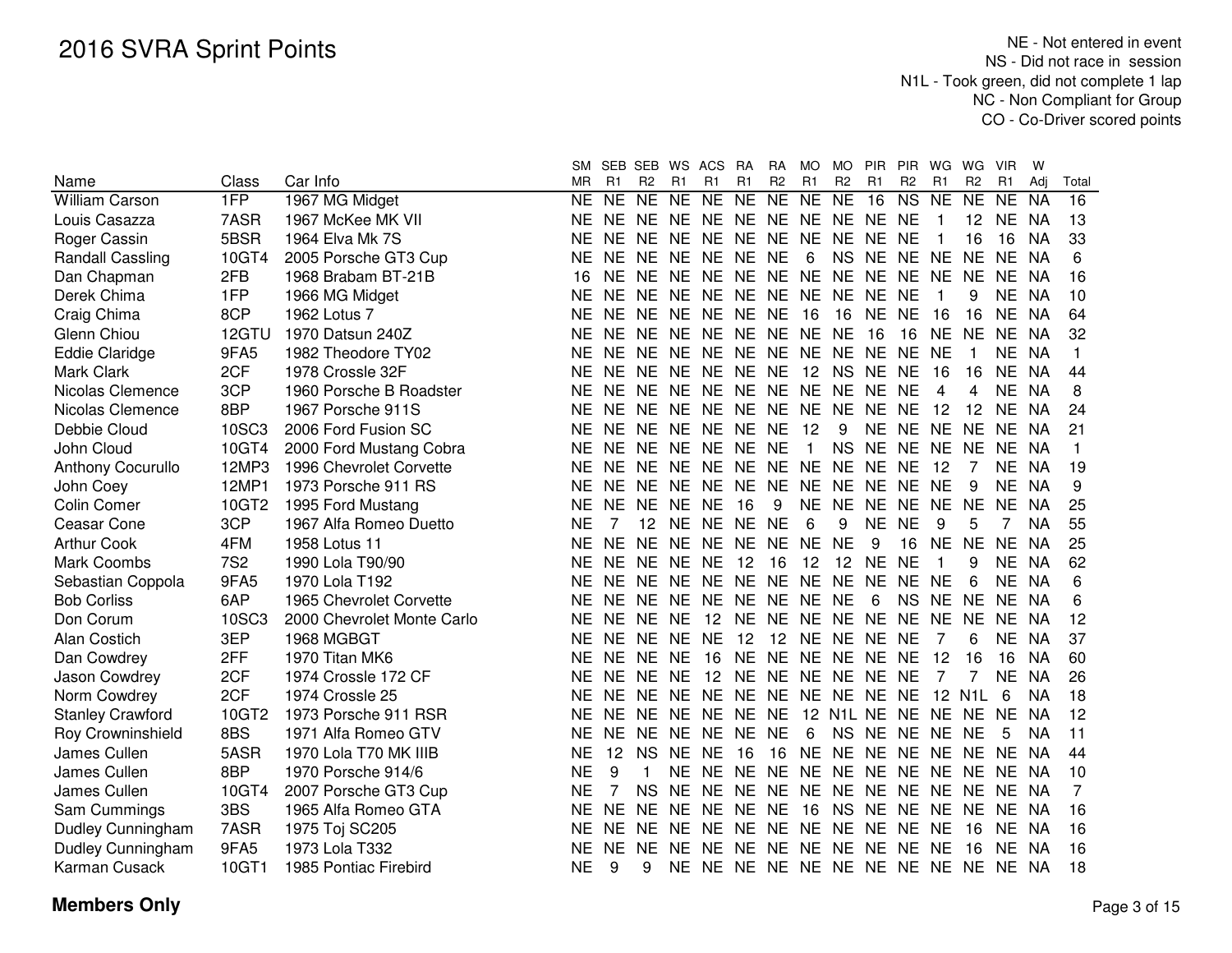|                         |                  |                                      | SM        |           | SEB SEB WS ACS |           |                                           | <b>RA</b> | <b>RA</b>      | MO           | MO.            | <b>PIR</b>              | <b>PIR</b>     | WG           | WG             | <b>VIR</b> | W         |                 |
|-------------------------|------------------|--------------------------------------|-----------|-----------|----------------|-----------|-------------------------------------------|-----------|----------------|--------------|----------------|-------------------------|----------------|--------------|----------------|------------|-----------|-----------------|
| Name                    | Class            | Car Info                             | <b>MR</b> | R1        | R <sub>2</sub> | R1        | R <sub>1</sub>                            | R1        | R <sub>2</sub> | R1           | R <sub>2</sub> | R <sub>1</sub>          | R <sub>2</sub> | R1           | R <sub>2</sub> | R1         | Adi       | Total           |
| Norm Daniels            | 6TA              | 1968 Chevrolet Camaro                | NE        | NE        | NE NE          |           | N <sub>E</sub>                            | NE        | NE             | <b>NE</b>    | <b>NE</b>      | 16                      | 16             | <b>NE</b>    | <b>NE</b>      | <b>NE</b>  | <b>NA</b> | $\overline{32}$ |
| <b>Charles Darrow</b>   | 1FP              | 1967 Triumph Spitfire                | NE        | <b>NE</b> | NE NE          |           | <b>NE</b>                                 |           |                |              | NE NE NE NE NE |                         | <b>NE</b>      | 5            | 6              | NE.        | NA        | 11              |
| Jesse Darrow            | 1FP              | 1965 Triumph Spitfire                | NE        | <b>NE</b> | NE NE          |           | <b>NE</b>                                 | NE NE     |                |              | NE NE NE       |                         | <b>NE</b>      |              | <b>NS</b>      | NE NA      |           | 1               |
| A.C. D'Augustine        | 6AP/M            | 1965 Shelby Cobra                    | NE.       | NE.       | NE NE          |           | 16                                        |           |                |              |                | NE NE NE NE NE NE NE NE |                |              |                | NE         | NA        | 16              |
| <b>Tom Davis</b>        | 3CP              | 1964 Elva Courier                    | ΝE        | <b>NE</b> | NE NE          |           | NE NE NE                                  |           |                | 1            |                | NS NE NE NE NE          |                |              |                | NE NA      |           | 1               |
| Alan Davison            | 12MP3            | 2000 Panoz GTS                       | ΝE        | 12        | 12 NE          |           | <b>NE</b>                                 |           |                |              |                | NE NE NE NE NE NE       |                | <b>NE</b>    | <b>NE</b>      | NE         | NA        | 24              |
| <b>Vincent Dean</b>     | 6AP/M            | 1965 Shelby Cobra                    | <b>NE</b> | <b>NE</b> | NE NE          |           | 1                                         |           |                |              |                | NE NE NE NE NE NE       |                | <b>NE</b>    | <b>NE</b>      | NE.        | <b>NA</b> | 1               |
| Anthony Dellavecchia    | 6TA              | 1970 Chevrolet Camaro                | <b>NE</b> | <b>NE</b> | NE NE          |           | <b>NE</b>                                 | NE NE     |                |              | NE NE NE       |                         | <b>NE</b>      | 6            | 6              | NE NA      |           | 12              |
| Logan Dernoshek         | 3DP              | 1966 Chevrolet Yenko Stinger Corvair | <b>NE</b> | <b>NE</b> | NE NE          |           | <b>NE</b>                                 | NE.       | <b>NE</b>      | 16           | 16             | <b>NE</b>               | <b>NE</b>      | <b>NE</b>    | <b>NE</b>      | <b>NE</b>  | NA        | 32              |
| Dean DeSantis           | 6AS              | 1965 Ford Mustang                    | <b>NE</b> | <b>NE</b> | NE NE          |           | <b>NE</b>                                 |           |                |              | NE NE NE NE NE |                         | <b>NE</b>      | 16           | 16             | NE.        | - NA      | 32              |
| Dean DeSantis           | 8BS              | 1976 BMW 2002                        | <b>NE</b> | 7         | 4              | <b>NE</b> | <b>NE</b>                                 |           |                |              | NE NE NE NE NE |                         | NE NE          |              | <b>NE</b>      | NE NA      |           | 11              |
| Robert DeVincenzi       | 7VS <sub>2</sub> | 1986 Tiga Sports 2000                | <b>NE</b> | <b>NE</b> | <b>NE</b>      |           | NE NE NE                                  |           | NE NS          |              | $\overline{7}$ | <b>NE</b>               | NE NE          |              | <b>NE</b>      | NE NA      |           | 7               |
| <b>Tom Diaz</b>         | 6BP              | 1965 Ford GT350 Mustang              | 9         | <b>NE</b> | <b>NE</b>      | 16        | NE.                                       |           |                |              |                | NE NE NE NE NE NE NE    |                |              | <b>NE</b>      | NE NA      |           | 25              |
| <b>Scott Dick</b>       | 9F1              | 2005 Dallara Infinity                | <b>NE</b> | <b>NE</b> | <b>NE</b>      | <b>NE</b> | <b>NE</b>                                 | <b>NE</b> |                |              |                | NE N1L N1L NE NE NE NE  |                |              |                | NE NA      |           | 0               |
| Joseph DiLoreto         | 7BSR             | 1972 Lola T 290                      | NE.       | <b>NE</b> | <b>NE</b>      | <b>NE</b> | $\mathbf{1}$                              | <b>NE</b> |                |              | NE NE NE NE    |                         |                | NE NE NE     |                | NE NA      |           | 1               |
| <b>Jack Dinehart</b>    | 9FC              | 1995 Van Diemen F2000                | <b>NE</b> | <b>NE</b> | NE NE          |           | <b>NE</b>                                 |           |                |              | NE NE NE NE NE |                         | <b>NE</b>      | 16           | 12             | NE NA      |           | 28              |
| <b>Richard Dobush</b>   | 12GTO            | 1973 Porsche 911 RS                  | NE        | <b>NE</b> | NE NE          |           | NE NE NE                                  |           |                |              | NE NE NE       |                         | <b>NE</b>      | 12           | 12             | NE         | -NA       | 24              |
| James Dolan             | 6BP              | 1966 Ford Mustang GT350              | NE        | <b>NE</b> |                |           | NE NE NE NE NE                            |           |                | 6            | 9              |                         |                | NE NE NE NE  |                | NE NA      |           | 15              |
| <b>Bruce Domeck</b>     | 2CF              | 1976 Lola T342                       | <b>NE</b> | <b>NE</b> |                |           | NE NE NE NE NE                            |           |                | $\mathbf{1}$ | <b>NS</b>      | NE NE                   |                | NE NE        |                | NE NA      |           | 1               |
| Jimmy Domingos          | 1FJ2             | 1960 Cooper T52 Formula Junior       | NE        | <b>NE</b> |                |           | NE NE NE NE NE NE NE                      |           |                |              |                | 16                      | 16             | <b>NE</b>    | <b>NE</b>      | NE NA      |           | 32              |
| Jimmy Domingos          | 2FJ1             | 1962 Cooper Formula Junior           | <b>NE</b> | NE.       |                |           | NE NE NE NE NE NE NE                      |           |                |              |                | 16                      | 12             | NE NE        |                | NE NA      |           | 28              |
| <b>Patrick Donnelly</b> | 29FC             | 1997 Van Diemen FC                   | <b>NE</b> | NE.       |                |           | NE NE NE NC NC NE NE NE NE                |           |                |              |                |                         |                | NE NE        |                | NE NA      |           | 0               |
| Michael Donohue         | 6BP              | 1963 Chevrolet Corvette Roadster     | <b>NE</b> | <b>NE</b> |                |           | NE NE NE NE NE NE NE NE NE                |           |                |              |                |                         |                | 16           | 16             | NE NA      |           | 32              |
| <b>Tom Dooley</b>       | 9BOSS            | 2002 GForce IRL                      | <b>NE</b> | <b>NE</b> | NE NE NC       |           |                                           |           |                |              |                | NE NE NE NE NE NE NE    |                |              | <b>NE</b>      | NE NA      |           | $\Omega$        |
| <b>Tom Dooley</b>       |                  | 11GTP1 1988 Porsche 962              | NE        | <b>NE</b> | NE NE          |           | 16                                        | <b>NE</b> |                |              |                | NE NE NE NE NE NE NE    |                |              |                | NE NA      |           | 16              |
| <b>Tom Downey</b>       | 8BS              | 1969 Datsun PL510                    | NE        | <b>NE</b> | NE NE          |           | NE NE NE                                  |           |                | 9            |                | 12 NE NE N1L NS         |                |              |                | NE.        | NA        | 21              |
| Paul Dudiak             | 9FA5             | 1969 McKee F5000                     | ΝE        | <b>NE</b> |                |           | NE NE NE NE NE NE NE NE NE NE             |           |                |              |                |                         |                |              | 7              | NE NA      |           | 7               |
| <b>Steven Durst</b>     | 7GTP3            | 2003 Mazda CSR                       | <b>NE</b> | 16        |                |           | NS NE NE NE NE 16                         |           |                |              | 16             | NE NE                   |                | $\mathbf{1}$ | <b>NS</b>      | 16 NA      |           | 65              |
| David Dwoskin           | 9F <sub>2</sub>  | 1995 RALT RT 41                      | NE.       | <b>NE</b> | NE NE          |           | 12                                        |           | NE NE NE       |              |                | NE NE NE                |                | NE.          | <b>NE</b>      | NE.        | -NA       | 12              |
| Travis Engen            | 2FB              | 1970 Chevron B17b                    | NE.       | NE.       | NE NE          |           | NE                                        | 16        | 16             |              |                | NE NE NE NE NE NE       |                |              |                | NE.        | <b>NA</b> | 32              |
| <b>Travis Engen</b>     | 5FM              | 1962 Lotus 23B                       | NE        | 16        | 16             | NE.       | <b>NE</b>                                 | 16        | NE             |              |                | NE NE NE NE             |                | 1            | 12             | 16         | <b>NA</b> | 77              |
| <b>Travis Engen</b>     | 9F1              | 2001 Lola T97/20                     | NE.       | <b>NE</b> | NE NE          |           | <b>NE</b>                                 | 9         | $\overline{7}$ |              |                | NE NE NE NE             |                | <b>NS</b>    | 7              | 7          | <b>NA</b> | 30              |
| <b>Travis Engen</b>     |                  | 11GTP3 2005 Audi R8 LMP              | ΝE        | 9         |                | 12 NE     | <b>NE</b>                                 | 16        | 16             |              | NE NE NE       |                         | <b>NE</b>      | 9            |                | 16         | <b>NA</b> | 79              |
| <b>Ronald Enlow</b>     |                  | 2SVRAG 1976 Crossle 23               | NE        | <b>NE</b> | NE NE          |           | 9                                         | NE NE     |                |              | NE NE NE       |                         |                | NE NE NE     |                | NE.        | NA.       | 9               |
| <b>Matt Euson</b>       | 6BP              | 1965 Shelby Mustang GT350            | <b>NE</b> | 5         | 9              | <b>NE</b> | <b>NE</b>                                 |           |                |              |                | NE NE NE NE NE NE NE NE |                |              |                | NE NA      |           | 14              |
| Michael Evans           | 6TA              | 1968 Ford Mustang                    | NE.       |           |                |           | NE NE NE 12 NE NE NE NE NE NE NE NE NE NA |           |                |              |                |                         |                |              |                |            |           | 12              |
|                         |                  |                                      |           |           |                |           |                                           |           |                |              |                |                         |                |              |                |            |           |                 |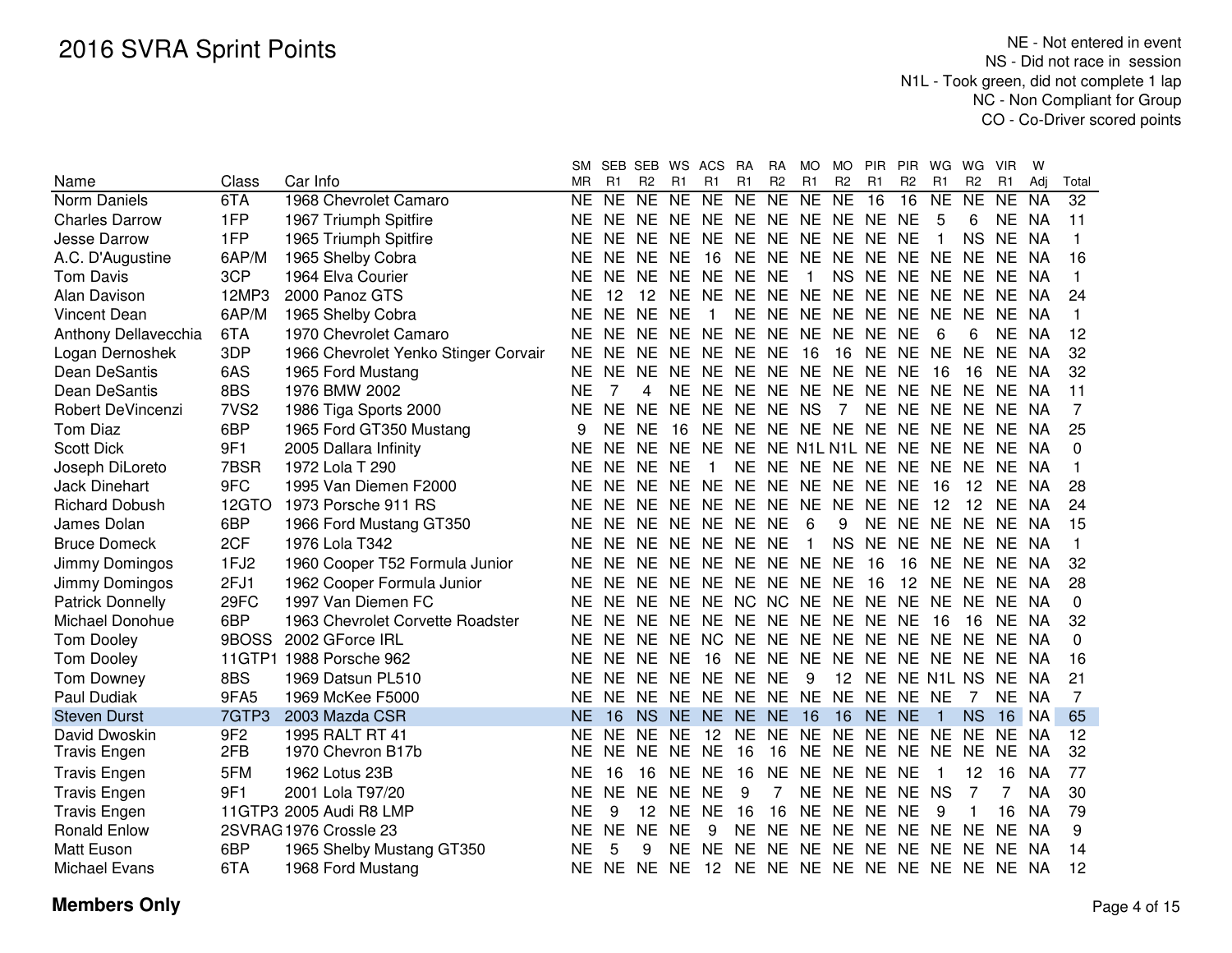|                           |                  |                            | SM.       | SEB SEB WS             |                |           | ACS                                 | RA             | RA             | MO        | <b>MO</b>      | PIR            | <b>PIR</b>         | WG.            | WG             | <b>VIR</b>     | W         |                 |
|---------------------------|------------------|----------------------------|-----------|------------------------|----------------|-----------|-------------------------------------|----------------|----------------|-----------|----------------|----------------|--------------------|----------------|----------------|----------------|-----------|-----------------|
| Name                      | Class            | Car Info                   | MR        | R <sub>1</sub>         | R <sub>2</sub> | R1        | R <sub>1</sub>                      | R <sub>1</sub> | R <sub>2</sub> | R1        | R <sub>2</sub> | R <sub>1</sub> | R <sub>2</sub>     | R <sub>1</sub> | R <sub>2</sub> | R <sub>1</sub> | Adj       | Total           |
| <b>Robert Fairbanks</b>   | 1DS              | 1962 Austin Cooper         | NE        | $\overline{\text{NE}}$ | NE             | NE        | $\overline{NE}$                     | NE             | $N_{E}$        | $N_{E}$   | NE             | $N_{E}$        | $N_{E}$            | N <sub>E</sub> | 16             | <b>NE</b>      | <b>NA</b> | $\overline{16}$ |
| Sam Fallin                | 6BP              | 1965 Ford Shelby Mustang   | NE        | 4                      | <b>NS</b>      |           | NE NE NE NE NE NE NE NE NE NE NE NA |                |                |           |                |                |                    |                |                |                |           | 4               |
| Ron Federspiel            | 4DM              | 1964 Crusader Sports Racer | NE        |                        |                |           | NE NE NE NE NE NE NE NE             |                |                |           |                |                | 16 N1L NE NE NE NA |                |                |                |           | 16              |
| <b>Bill Fickling</b>      | 9FA              | 1975 March 75B             | NE        |                        |                |           | NE NE NE NE NE NE NE                |                |                |           |                | NE NE NE NE    |                    |                | 16             | NE.            | NA        | 16              |
| Dennis Firestone          | 2CF              | 1976 Crossle FF            | ΝE        |                        |                |           | NE NE NE NE NE NE                   |                |                | 6         | <b>NS</b>      | NE NE          |                    | NE.            | NE             | - NE           | NA        | 6               |
| Kurt Fischer              | 2FF              | 1970 Lola T200             | NE        |                        | NE NE NE NE    |           |                                     | 6              | <b>NS</b>      | 12        | <b>NS</b>      | <b>NE</b>      | <b>NE</b>          | 9              | 12             | <b>NE</b>      | NA        | 39              |
| Mike Fisher               | 3DP              | 1960 Austin Healey 3000    | NE        |                        | NE NE NE       |           | NE NE NE                            |                |                | 12        | <b>NS</b>      | <b>NE</b>      | NE NE              |                | <b>NE</b>      | NE NA          |           | 12              |
| Jeff Fisher               | 8BP              | 1964 Lotus Elan 26R        | NE        | NE.                    | NE NE          |           | NE NE NE                            |                |                | 9         | <b>NS</b>      | NE.            | NE.                | NE NE          |                | NE NA          |           | 9               |
| Lauren Fix                | 10GT4            | 2000 Jaguar XKR            | ΝE        | NE.                    |                |           | NE NE NE NE NE                      |                |                | 12        | 7              | <b>NE</b>      | NE CO              |                | 9              | NE NA          |           | 28              |
| Paul Fix                  | 10GT4            | 2000 Jaguar XKR            | ΝE        | NE.                    |                |           | NE NE NE NE NE NE                   |                |                |           | NE NE          |                | <b>NE</b>          | 16             | <sub>CO</sub>  | NE NA          |           | 16              |
| <b>Robert Forbes</b>      | 2FB              | 1966 Brabham BT 21         | ΝE        | <b>NE</b>              | NE NE          |           | NE NE NE NE NE                      |                |                |           |                | 16             | 9                  | <b>NE</b>      | <b>NE</b>      | NE NA          |           | 25              |
| Tom Forgione              | <b>10SC3</b>     | 2002 Ford Taurus           | NE        | NE.                    | NE.            | NE.       | NE NE                               |                | NE             | NE NE     |                | NE             | <b>NE</b>          | 12             | <b>NS</b>      | NE.            | NA        | 12              |
| <b>William Foster</b>     | 6TA              | 1971 Chevrolet Camaro      | NE        |                        | NS.            | <b>NE</b> | NE NE                               |                | <b>NE</b>      | <b>NE</b> | <b>NE</b>      | <b>NE</b>      | <b>NE</b>          | NE             | <b>NE</b>      | NE NA          |           | 7               |
| <b>William Foster</b>     | <b>10SC3</b>     | 2003 Chevrolet Monte Carlo | NE        | <b>NE</b>              | <b>NE</b>      | <b>NE</b> | NE NE                               |                | <b>NE</b>      | 9         | 12             | <b>NE</b>      | NE NE              |                | <b>NE</b>      | NE NA          |           | 21              |
| <b>William Foster</b>     | 12MP3            | 1995 Ford Mustang          | <b>NE</b> | 16                     | <b>NS</b>      | <b>NE</b> | NE NE NE NE NE NE                   |                |                |           |                |                | NE NE              |                | <b>NE</b>      | NE.            | - NA      | 16              |
| Steve Fox                 | 10GT4            | 2000 Chevrolet Camaro      | <b>NE</b> | 6                      |                | NE        | NE NE NE NE NE NE                   |                |                |           |                |                | NE NE              |                | <b>NE</b>      | NE NA          |           | 7               |
| <b>Tom Fraelich</b>       | 9FC              | 1979 March Super Vee       | NE        | <b>NE</b>              | NF.            | <b>NE</b> | NE NE NE                            |                |                | 16        | 16             | <b>NE</b>      | <b>NE</b>          |                | 16             | <b>NE</b>      | - NA      | 49              |
| Gregg Frey                | 8AP              | 1970 Porsche 914/6         | ΝE        | NE.                    | NE             | <b>NE</b> | NE NE                               |                |                |           | NE NE NE NE    |                | <b>NE</b>          | 2              | 12             | NE.            | NA        | 14              |
| <b>Justin Frick</b>       | 7BSR             | 1976 Osella PA6/8          | ΝE        | NE NE                  |                | <b>NE</b> | NE NE                               |                |                |           | NE NE NE NE    |                | <b>NE</b>          | $\mathbf{1}$   | 16             | NE NA          |           | 17              |
| <b>Keith Frieser</b>      |                  | 11GTP3 2009 Oreca LMPE     | <b>NE</b> | 6                      | 9              | <b>NE</b> | NE NE NE                            |                |                |           | NE NE NE       |                | <b>NE</b>          | <b>NE</b>      | <b>NE</b>      | NE NA          |           | 15              |
| Jim Froula                | 8BS              | 1971 Datsun 510            | <b>NE</b> | <b>NE</b>              | <b>NE</b>      | NE.       | NE NE NE                            |                |                | NE NE     |                | 12             | 12                 | <b>NE</b>      | NE             | NE NA          |           | 24              |
| Daniel Furey              | 10GT1            | 1974 Chevrolet Vega        | ΝE        | NE.                    | NE.            | <b>NE</b> | NE NE NE                            |                |                | 12        | <b>NS</b>      | <b>NE</b>      | NE                 | <b>NE</b>      | <b>NE</b>      | NE NA          |           | 12              |
| Gregory Galdi             | 7BSR             | 1973 Lola T292             | ΝE        | NE                     |                |           | NE NE NE NE NE NE NE NE             |                |                |           |                |                | NE                 | <b>NE</b>      | 5              | NE NA          |           | 5               |
| Gregory Galdi             | 10GT4            | 2003 BMW E46               | ΝE        | <b>NE</b>              |                |           | NE NE NE NE NE NE NE NE             |                |                |           |                |                | NE NE              |                | 6              | NE NA          |           | 6               |
| Joseph Galdi              | 12MP3            | 1995 Porsche 911RSR        | <b>NE</b> | NE.                    |                |           | NE NE NE NE NE NE NE NE             |                |                |           |                |                | NE.                | <b>NE</b>      | 12             | NE.            | <b>NA</b> | 12              |
| Jay Galpin                | 2FB              | 1967 Brabham BT21B         | NE        |                        |                |           | NE NE NE NE NE NE                   |                |                | NE        | <b>NE</b>      | <b>NE</b>      | NE                 | 6              | 6              | NE NA          |           | 12              |
| Paul Gelpi                | 5BSR             | 1962 Bobsy SR2/3           | ΝE        |                        | NE NE NE       |           | NE NE NE                            |                |                | -16       | 16             | NE NE NE       |                    |                | <b>NE</b>      | NE             | NA        | 32              |
| Paul Gelpi                | 7VS <sub>2</sub> | 1986 Lola T86/90           | ΝE        |                        | NE NE NE       |           | NE NE NE                            |                |                | 6         | 6              |                | NE NE NE           |                | <b>NE</b>      | NE NA          |           | 12              |
| <b>Harry Gentry</b>       | 1FP              | 1962 Austin Healey Sprite  |           |                        |                |           | NE NE NE NE NE NE NE 16             |                |                |           | 16             | NE NE          |                    | 6              | 16             |                | 12 NA     | 66              |
| <b>Gregory Georgiadis</b> | 12MP3            | 2008 Subaru STI            | NE        |                        |                |           | NE NE NE NE NE NE NE                |                |                |           |                | NE NE NE       |                    | 16             | 16             | NE.            | NA        | 32              |
| <b>Brent Gernert</b>      | <b>7S2</b>       | 1991 Swift DB5             | NE        |                        |                |           | NE NE NE NE NE NE NE NE NE NE       |                |                |           |                |                |                    | 1              | 7              | 6              | <b>NA</b> | 14              |
| <b>Robert Gewirtz</b>     |                  | 11GTP3 2003 Riley MKXI     | NE        | NE.                    |                |           | NE NE NE NE NE                      |                |                | -16       | 16             | NE NE          |                    | NE.            | <b>NE</b>      | NE             | <b>NA</b> | 32              |
| Peter Giddings            | <b>PWC</b>       | 1954 Lancia D50 A/R        | NE        | NE.                    | NE NE          |           | <b>NE</b>                           | NE NE          |                | <b>NE</b> | NE NE          |                | NE.                | NE.            | 16             | <b>NE</b>      | <b>NA</b> | 16              |
| <b>Marc Giroux</b>        | 2FB              | 1969 Brabham BT29          | NE        |                        | NE NE NE       |           | <b>NE</b>                           | 12             | 9              | NE.       | NE NE          |                | <b>NE</b>          | NE.            | <b>NE</b>      | 12             | NA.       | 33              |
| Marc Giroux               | 9F1              | 1997 Lola T97/20           | ΝE        | NE.                    | NE NE          |           | NE                                  |                | 9              | NE        | NE NE          |                | NE.                | <b>NS</b>      | 9              | 9              | <b>NA</b> | 34              |
| <b>James Glass</b>        | 6AP              | 1971 Chevrolet Corvette    | ΝE        |                        |                |           | NE NE NE NE NE NE NE NE NE NE       |                |                |           |                |                |                    | 4              | <b>NS</b>      | NE NA          |           | 4               |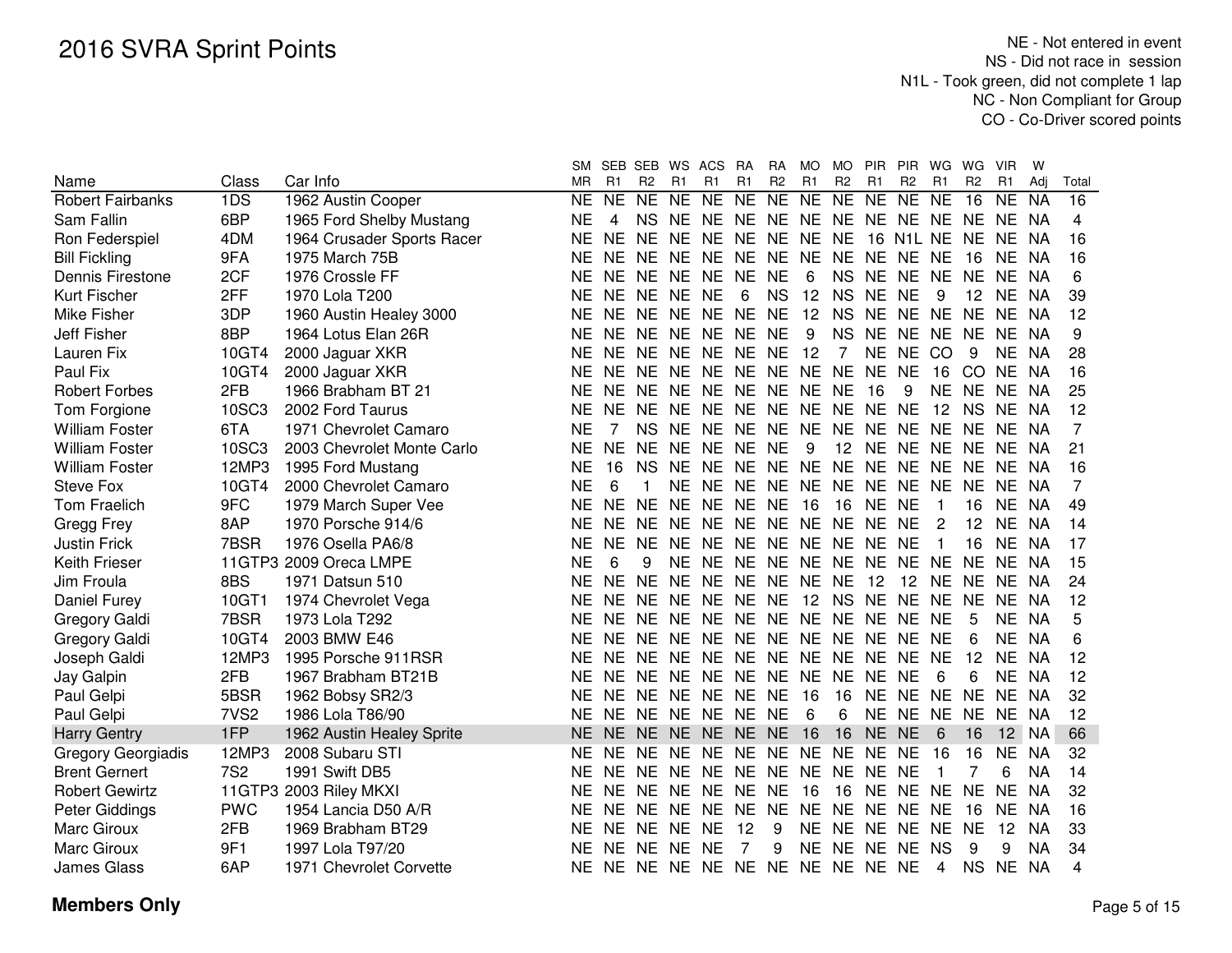|                         |                  |                           | SM        |                | SEB SEB WS      |           | ACS                              | <b>RA</b> | <b>RA</b>      | <b>MO</b> | <b>MO</b>      | <b>PIR</b>     | <b>PIR</b>     | WG        | WG             | <b>VIR</b>        | W         |                 |
|-------------------------|------------------|---------------------------|-----------|----------------|-----------------|-----------|----------------------------------|-----------|----------------|-----------|----------------|----------------|----------------|-----------|----------------|-------------------|-----------|-----------------|
| Name                    | Class            | Car Info                  | MR        | R <sub>1</sub> | R <sub>2</sub>  | R1        | R <sub>1</sub>                   | R1        | R <sub>2</sub> | R1        | R <sub>2</sub> | R <sub>1</sub> | R <sub>2</sub> | R1        | R <sub>2</sub> | R1                | Adi       | Total           |
| <b>William Goldkind</b> | 2FB              | 1969 Brabham BT-29        | <b>NE</b> | NE             | NE              | NE        | N <sub>E</sub>                   | NE        | NE             | NE        | NE             | NE             | N <sub>E</sub> | 9         |                | <b>NE</b>         | <b>NA</b> | $\overline{16}$ |
| William Goldkind        | 9F <sub>2</sub>  | 1993 Ralt RT-41           | ΝE        | NE.            | NE.             | NE        | NE NE NE                         |           |                | NE NE     |                | <b>NE</b>      | <b>NE</b>      | 12        | 9              | NE                | NA        | 21              |
| Juan Gonzalez           |                  | 11GTP3 2009 Oreca LMPC    | ΝE        | 7              | <b>NS</b>       | NE.       | NE NE NE                         |           |                | <b>NE</b> | <b>NE</b>      | NE             | NE NE          |           | <b>NE</b>      | <b>NE</b>         | <b>NA</b> | 7               |
| Allen Goode             | 3DP              | 1967 Triumph TR4A         | <b>NE</b> | 12             | 12 <sup>7</sup> | <b>NE</b> | NE NE NE                         |           |                | <b>NE</b> | <b>NE</b>      | NE NE          |                | 12        |                | 7                 | <b>NA</b> | 50              |
| Scott Graham            | 6TA              | 1969 Pontiac Firebird     | <b>NE</b> | <b>NE</b>      | NE NE NE        |           |                                  | 5         | 9              | 9         | 9              |                | NE NE NE       |           | <b>NE</b>      | <b>NE</b>         | <b>NA</b> | 32              |
| Simon Green             | 7VS <sub>2</sub> | 1985 Shrike P15           | <b>NE</b> | <b>NE</b>      |                 |           | NE NE NE NE NE                   |           |                | 12        | 9              | <b>NE</b>      | <b>NE</b>      |           | 16             | 16                | <b>NA</b> | 54              |
| Mark Green              | 9F <sub>2</sub>  | 1988 Ralt RT-5 732        | <b>NE</b> | NE.            | NE NE           |           | NE.                              | NE NE NE  |                |           | <b>NE</b>      | <b>NE</b>      | NE NE          |           | 12             | NE.               | <b>NA</b> | 12              |
| Kenton Greth            | 9F1              | 1997 Lola Indy Lite       | <b>NE</b> | <b>NE</b>      | NE NE           |           | 16                               | <b>NE</b> | <b>NE</b>      | <b>NE</b> | <b>NE</b>      | <b>NE</b>      | NE NE          |           | <b>NE</b>      | <b>NE</b>         | <b>NA</b> | 16              |
| Jerry Groose            | 12MP1            | 1963 Chevrolet Corvette   | <b>NE</b> | <b>NE</b>      | NE NE           |           | <b>NE</b>                        | 5         | 1              | <b>NE</b> | <b>NE</b>      | <b>NE</b>      | NE NE          |           | <b>NE</b>      | NE NA             |           | 6               |
| <b>Thomas Grudovich</b> | 8AP              | 1966 Ginetta G4           | <b>NE</b> | 16             | 16              | <b>NE</b> | NE NE                            |           | <b>NE</b>      | <b>NE</b> | <b>NE</b>      | <b>NE</b>      | NE NE          |           | <b>NE</b>      | <b>NE</b>         | <b>NA</b> | 32              |
| <b>Charles Guest</b>    | 8CP              | 1981 Mazda RX7            | <b>NE</b> | 16             | <b>NS</b>       | <b>NE</b> | NE NE                            |           | <b>NE</b>      | 9         | <b>NS</b>      | <b>NE</b>      | <b>NE</b>      | 12        | 12             | 7                 | <b>NA</b> | 56              |
| David Gussack           | 3EP              | 1963 Triumph Spitfire     | <b>NE</b> | <b>NE</b>      | <b>NE</b>       | <b>NE</b> | NE NE NE NE                      |           |                |           | <b>NE</b>      | <b>NE</b>      | <b>NE</b>      | 16        | 16             | 16                | <b>NA</b> | 48              |
| David Gussack           | 8AP              | 1972 Porsche 914/6        | <b>NE</b> | <b>NE</b>      | NE NE           |           | NE NE NE NE NE                   |           |                |           |                | <b>NE</b>      | <b>NE</b>      | 6         | 4              | 9                 | <b>NA</b> | 19              |
| Scott Hackenson         | 6AS              | 1967 Ford Mustang         | <b>NE</b> | <b>NE</b>      | <b>NE</b>       | <b>NE</b> | NE NE                            |           | <b>NE</b>      | 16        | 16             | <b>NE</b>      | NE NE          |           | <b>NE</b>      | <b>NE</b>         | <b>NA</b> | 32              |
| Chip Halverson          | 57BSR            | 1976 Chevron B36          | <b>NE</b> | <b>NE</b>      | NE              | NE        | NE NS                            |           | <b>NC</b>      | NE.       | <b>NE</b>      | <b>NE</b>      | <b>NE</b>      | NE        | <b>NE</b>      | NE.               | NA        | 0               |
| Jim Hamblin             | 8AP              | 1968 Porsche 911          | <b>NE</b> | <b>NE</b>      | <b>NE</b>       | NE        | <b>NE</b>                        | <b>NE</b> | <b>NE</b>      | <b>NE</b> | <b>NE</b>      | <b>NE</b>      | <b>NE</b>      | 16        | 16             | NE                | NA        | 32              |
| <b>Bruce Hamilton</b>   | 2FB              | 1970 Brabham BT 36        | <b>NE</b> | 16             | 16              | NE.       | <b>NE</b>                        | <b>NE</b> | <b>NE</b>      | 16        | <b>NS</b>      | <b>NE</b>      | <b>NE</b>      | <b>NE</b> | <b>NE</b>      | <b>NE</b>         | - NA      | 48              |
| <b>Bruce Hamilton</b>   | 9F1              | 2008 Dallara Infinity     | <b>NE</b> | 16             | 16              | <b>NE</b> | NE NE                            |           | <b>NE</b>      | 12        | 7              | <b>NE</b>      | <b>NE</b>      | 12        | 12             | 12                | NA.       | 87              |
| Dave Handy              | 2FB              | 1968 Brabham BT29         | NE        | <b>NE</b>      | <b>NE</b>       | <b>NE</b> | NE NE NE                         |           |                | NE        | <b>NE</b>      | <b>NE</b>      | <b>NE</b>      | 12        | 16             | <b>NE</b>         | NA        | 28              |
| Dave Handy              | 7VS <sub>2</sub> | 1988 Swift DB2            | <b>NE</b> | NE.            |                 |           | NE NE NE NE NE                   |           |                | -16       | 16             |                | NE NE NE       |           | <b>NE</b>      | NE.               | <b>NA</b> | 32              |
| James Hanna             | <b>7S2</b>       | 1987 Tiga SC-87           | <b>NE</b> | NE             |                 |           | NE NE NE NE NE                   |           |                | NE NE     |                | <b>NE</b>      | <b>NE</b>      | 1         | -1             | 1                 | <b>NA</b> | 3               |
| Lisa Hansen             | 7VS <sub>2</sub> | 1987 Swift DB2            | <b>NE</b> | <b>NE</b>      | NE NE NE        |           |                                  | 9         | 9              | NE NE     |                | <b>NE</b>      | NE NE          |           | <b>NE</b>      | <b>NE</b>         | ΝA        | 18              |
| Lisa Hansen             | 8BP              | 1969 Porsche 911S         | <b>NE</b> | NE.            |                 |           | NE NE NE NE NE                   |           |                | 12        | 9              | <b>NE</b>      | <b>NE</b>      | 4         | 16             | <b>NE</b>         | NA        | 41              |
| Derek Harling           | 9F1              | 1991 Lola T91/50          | <b>NE</b> | <b>NE</b>      |                 |           | NE NE NE NE                      |           | <b>NE</b>      | 6         | <b>NS</b>      | NE NE NS       |                |           | <b>NS</b>      | <b>NE</b>         | <b>NA</b> | 6               |
| John Hasty              | 3EP              | 1959 Triumph TR3A         | <b>NE</b> | 9              | 12 <sup>2</sup> |           | NE NE NE                         |           | <b>NE</b>      | 12        | 16             |                | NE NE NE       |           | <b>NE</b>      | 12                | <b>NA</b> | 61              |
| <b>Bob Hatle</b>        | 2PCF             | 1984 Swift DB-1           | NE        | NE.            | <b>NE</b>       | <b>NE</b> | 16                               | NE NE     |                | 16        | 16             |                | NE NE NE       |           | NE.            | NE.               | <b>NA</b> | 48              |
| Dan Hayes               | 2FF              | 1972 Titan Mk VIB         | <b>NE</b> | <b>NE</b>      | NE NE           |           | NE                               | 7         | 7              | <b>NE</b> | <b>NE</b>      | NE NE NE       |                |           | <b>NE</b>      | NE NA             |           | 14              |
| James Heck              | 6BP              | 1964 Chevrolet Corvette   | <b>NE</b> | 9              | 12 NE           |           | NE NE NE                         |           |                | 12        | <b>NS</b>      | NE NE NE NE    |                |           |                | NE NA             |           | 33              |
| <b>Bill Heifner</b>     |                  | 11GTP1 1972 McLaren M8F   | <b>NE</b> | <b>NE</b>      |                 |           | NE NE NE NE NE                   |           |                | 16        | 9              |                |                |           |                | NE NE NE NE NE NA |           | 25              |
| Merle Henry             | 6AP              | 1967 Chevrolet Corvette   | ΝE        | <b>NE</b>      |                 |           | NE NE NE NE NE                   |           |                | 9         | 12             |                | NE NE NE       |           | <b>NE</b>      | NE.               | - NA      | 21              |
| Jeffrey Herr            | 3EP              | 1969 MG B                 | ΝE        | NE.            | NE NE           |           | 6                                | <b>NE</b> | NE NE          |           | <b>NE</b>      | <b>NE</b>      | NE NE          |           | <b>NE</b>      | NE.               | <b>NA</b> | 6               |
| <b>Ted Hershey</b>      | 1FP              | 1972 MG Midget            | <b>NE</b> | NE.            | NE.             | NE        | NE                               | 9         | 9              | NE.       | NE NE          |                | NE             | 1         | 1              | NE.               | NA        | 20              |
| <b>Anthony Hess</b>     | 3DP              | 1973 MG B                 | NE        | 9              | 9               | NE.       | NE.                              | NE NE     |                | <b>NE</b> | <b>NE</b>      | NE.            | NE             | 7         | 6              | NE.               | <b>NA</b> | 31              |
| <b>Robert Hieb</b>      | 3CP              | 1964 Porsche 356C Coupe   | ΝE        | <b>NE</b>      | NE NE           |           |                                  | NE NE NE  |                | 9         | <b>NS</b>      | NE NE NE       |                |           | <b>NE</b>      | NE NA             |           | 9               |
| Gary Higbee             | 1FP              | 1962 Austin Healey Sprite | NE        | <b>NE</b>      | NE.             | <b>NE</b> |                                  | NE NE NE  |                | 3         | 6              | NE             | NE NE          |           | <b>NE</b>      | NE                | - NA      | 9               |
| Mark Hilderbrand        | 6AP              | 1972 Chevrolet Corvette   | ΝE        |                |                 |           | 12 NE NE NE NE NE NE NE NE NE NE |           |                |           |                |                |                |           |                | NE NA             |           | 19              |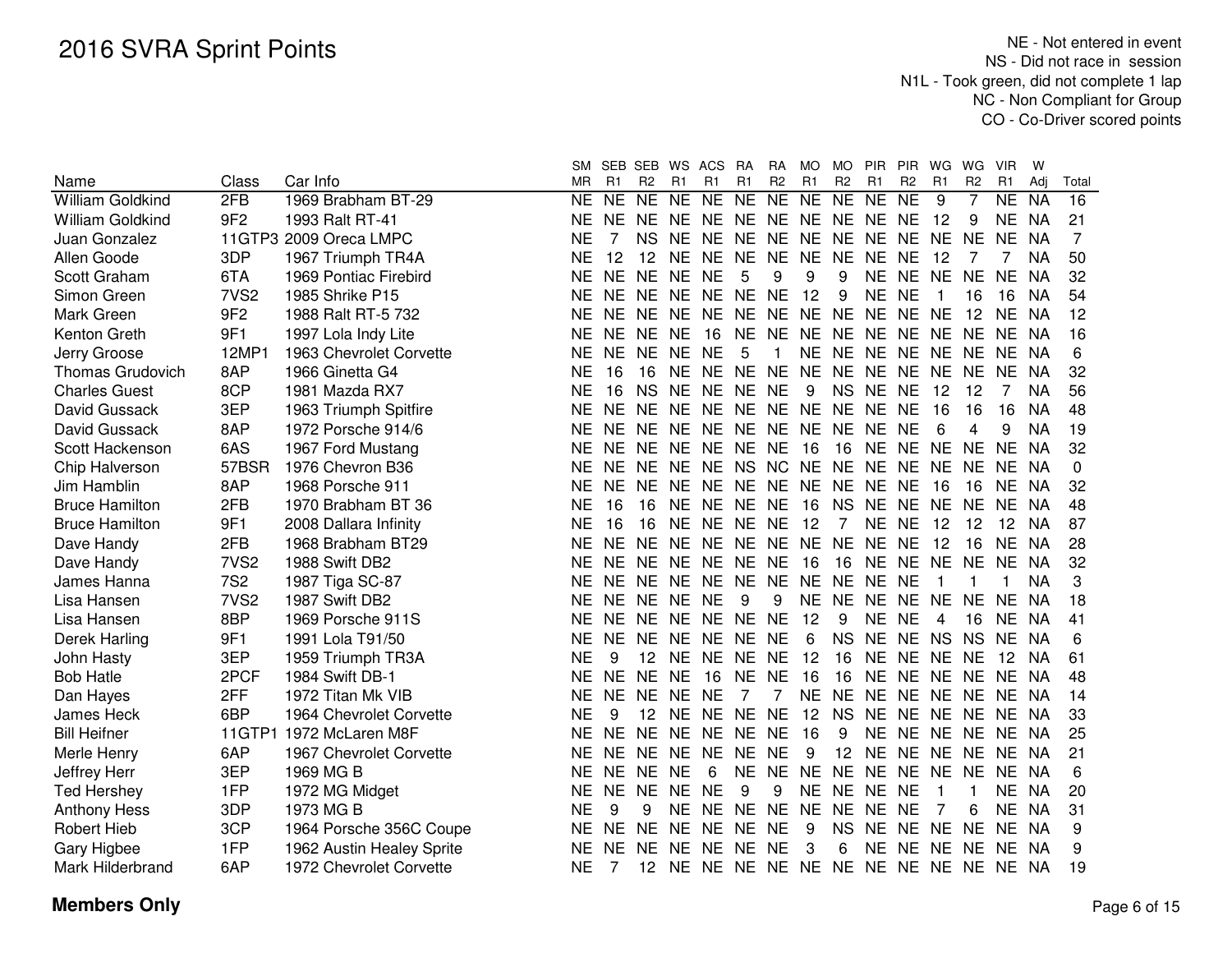|                        |            |                                   |           |              | SM SEB SEB WS ACS |           |                                  | <b>RA</b> | <b>RA</b>      | MO.            | <b>MO</b>      | PIR.                             | <b>PIR</b>     | WG             | WG             | <b>VIR</b> | W         |       |
|------------------------|------------|-----------------------------------|-----------|--------------|-------------------|-----------|----------------------------------|-----------|----------------|----------------|----------------|----------------------------------|----------------|----------------|----------------|------------|-----------|-------|
| Name                   | Class      | Car Info                          | <b>MR</b> | R1           | R <sub>2</sub>    | R1        | R <sub>1</sub>                   | R1        | R <sub>2</sub> | R1             | R <sub>2</sub> | R1                               | R <sub>2</sub> | R <sub>1</sub> | R <sub>2</sub> | R1         | Adi       | Total |
| Colby Hillman          | 6AP        | 1969 Chevrolet Corvette           |           | <b>NE</b>    | <b>NE</b>         | <b>NE</b> | 9                                | <b>NE</b> | <b>NE</b>      | NE.            | <b>NE</b>      | <b>NE</b>                        | <b>NE</b>      | <b>NE</b>      | <b>NE</b>      | NE.        | <b>NA</b> | 16    |
| <b>Frank Honsowetz</b> | 8RS        | 1969 Datsun PL510                 | ΝE        | NE           | <b>NE</b>         |           | NE NE NE                         |           | NE 12          |                | 16             | NE.                              | NE.            | NE.            | <b>NE</b>      | NE.        | <b>NA</b> | 28    |
| Mark Horner            | 12MP2      | 1998 Chevrolet Corvette Challenge | ΝE        | NE.          | NE.               | NE.       | 16                               | <b>NE</b> |                | NE NE NE       |                | <b>NE</b>                        | <b>NE</b>      |                |                | NE.        | <b>NA</b> | 30    |
| Ron Hornig             | 2FB        | 1971 Brabham BT35                 | <b>NE</b> | NE.          | <b>NE</b>         | <b>NE</b> | NE NE                            |           | <b>NE</b>      | NE NE          |                | 16                               | 16             | <b>NE</b>      | <b>NE</b>      | 9          | <b>NA</b> | 41    |
| Ron Hornig             | 8CP        | 1965 Lotus Elan                   | ΝE        | NE.          | <b>NE</b>         | <b>NE</b> | NE NE                            |           | <b>NE</b>      | NE NE          |                | 12                               | 6              | <b>NE</b>      | <b>NE</b>      | <b>NE</b>  | <b>NA</b> | 18    |
| Dick Howe              | 10GT2      | 1989 Ford Mustang                 | ΝE        | NE.          | <b>NE</b>         | <b>NE</b> | NE NE                            |           | <b>NE</b>      | NE NE          |                | <b>NE</b>                        | <b>NE</b>      | 16             | <b>NS</b>      | <b>NE</b>  | NA        | 16    |
| David Huber            | 6GTU       | 1979 Datsun 280 ZX                | ΝE        | NE.          | <b>NE</b>         | <b>NE</b> | NE NE                            |           | <b>NE</b>      | 16             | 16             | <b>NE</b>                        |                | NE N1L NS      |                | NE.        | NA        | 32    |
| <b>Robin Hunter</b>    | 2FB        | 1969 Brabham BT 29                | ΝE        | NE NE        |                   | <b>NE</b> | 16                               | NE.       | <b>NE</b>      | NE NE          |                | <b>NE</b>                        | <b>NE</b>      | <b>NE</b>      | <b>NE</b>      | <b>NE</b>  | <b>NA</b> | 16    |
| Stephen Hunter         | 3EP        | 1959 Porsche 356A                 | <b>NE</b> | NE NE        |                   | <b>NE</b> | NE NE                            |           |                |                | NE NE NE NE    |                                  | <b>NE</b>      | 6              |                | <b>NE</b>  | <b>NA</b> | 13    |
| Rob Hurley             | 8CP        | 1966 Porsche 911                  | <b>NE</b> | NE NE        |                   |           | NE NE NE                         |           |                |                | NE NE NE NE    |                                  | <b>NE</b>      | 1              |                | NE NA      |           | 2     |
| Jay Iliohan            | 3CP        | 1964 Alfa Romeo TZ1               | <b>NE</b> | NE.          | NE.               | <b>NE</b> | NE NE                            |           |                | NE NE NE       |                | NE.                              | <b>NE</b>      |                |                | NE NA      |           | 2     |
| Jay Iliohan            | 5ASR       | 1968 Alfa Romeo T33/2 Daytona     | <b>NE</b> | <b>NE</b>    | NE.               | <b>NE</b> | NE NE                            |           | NE.            | NE NE          |                | NE                               | <b>NE</b>      |                | 12             | <b>NE</b>  | -NA       | 13    |
| Dominick Incantalupo   | 7BSR       | 1977 Osella PA 5/7/8-054          | <b>NE</b> | 12           | 16                | <b>NE</b> | NE NE                            |           | NE.            | NE NE          |                | <b>NE</b>                        | NE             | <b>NE</b>      | <b>NE</b>      | <b>NE</b>  | -NA       | 28    |
| Dominick Incantalupo   |            | 11GTP3 2009 Oreca FLM 9           | ΝE        | <b>NE</b>    | <b>NE</b>         | <b>NE</b> | NE NE                            |           | <b>NE</b>      | NE NE          |                | <b>NE</b>                        | <b>NE</b>      | 5              | <b>NS</b>      | NE.        | - NA      | 5     |
| Shannon Ivey           | 6TA        | 1967 Chevrolet Camaro SS          | <b>NE</b> | 16           | 16                | <b>NE</b> | NE NE                            |           | <b>NE</b>      |                | NE NE NE       |                                  | NE NE          |                | <b>NE</b>      | <b>NE</b>  | - NA      | 32    |
| James Jackson          | 3CP        | 1964 Porsche 356                  | ΝE        | NE NE        |                   | <b>NE</b> | NE NE                            |           | <b>NE</b>      |                | NE NE NE       |                                  | <b>NE</b>      | 7              | 9              | <b>NE</b>  | - NA      | 16    |
| David Jacobs           | 7BSR       | 1971 Chevron B19                  | 16        |              | NE NE             | <b>NE</b> | NE NE                            |           | <b>NE</b>      |                | NE NE NE       |                                  | NE NE          |                | <b>NE</b>      | NE.        | - NA      | 16    |
| Andy Jaekels           | <b>7S2</b> | 1988 Lola T88/90                  | <b>NE</b> |              | NE NE NE NE       |           |                                  | 6         | 9              |                |                | NE NE NE NE NE                   |                |                | <b>NE</b>      | NE NA      |           | 15    |
| John Jeffery           | 8CP        | 1972 Datsun 240Z                  | <b>NE</b> |              |                   |           | NE NE NE NE NE NE NE NE NE       |           |                |                |                |                                  | <b>NE</b>      | 1              | -1             | NE NA      |           | 2     |
| Glenn Jividen Jr.      | <b>7S2</b> | 2006 Doran JE-1                   | <b>NE</b> | NE NE        |                   |           | NE NE NE                         |           | <b>NE</b>      | $\overline{c}$ | 1              | <b>NE</b>                        | NE NE          |                | <b>NE</b>      | 5          | <b>NA</b> | 8     |
| Thor Johnson           | 4FM        | 1959 Lotus 17                     | <b>NE</b> | NE.          | <b>NE</b>         |           | NE NE NE                         |           |                | NE NE NE       |                | 16                               | NS.            | <b>NE</b>      | NE             | NE.        | <b>NA</b> | 16    |
| Paul Johnson           | 6TA        | 1970 Ford Mustang                 | <b>NE</b> | 9            | <b>NS</b>         | <b>NE</b> | NE NE                            |           |                | NE NE NE       |                | NE.                              | NE NE          |                | <b>NE</b>      | NE.        | <b>NA</b> | 9     |
| Christian Johnson      | 8MP3       | 2001 Mazda Miata                  | <b>NE</b> | $\mathbf{1}$ | 16                |           | NE NE NE                         |           |                |                | NE NE NE NE    |                                  | <b>NE</b>      | <b>NE</b>      | <b>NE</b>      | <b>NE</b>  | NA        | 17    |
| Gordon Johnson         | 10GT1      | 1991 Oldsmobile Cutlass           | ΝE        | <b>NE</b>    | <b>NE</b>         |           | NE NE NE                         |           | <b>NE</b>      | NE NE          |                | <b>NE</b>                        | <b>NE</b>      | 9              | 9              | NE         | NA        | 18    |
| Randy Johnson          |            | 11GTP3 2007 Pescarolo 01          | ΝE        | NE           | <b>NE</b>         |           | NE NE NE                         |           |                |                | NE NE NE NE    |                                  | <b>NE</b>      | 12             | 16             | NE         | NA        | 28    |
| Thor Johnson           | 12GTO      | 1974 BMW Schnitzer 2800CSL        | ΝE        |              |                   |           | NE NE NE NE NE NE NE NE 16       |           |                |                |                |                                  | NS NE          |                | <b>NE</b>      | NE.        | NA.       | 16    |
| Chris Jones            | 7BSR       | 1979 March SR                     | <b>NE</b> |              |                   |           | NE NE NE NE NE NE NE NE NE NE NE |           |                |                |                |                                  |                |                | $\overline{7}$ | NE         | - NA      | 7     |
| <b>Michael Kaleel</b>  | 5FM        | 1964 Lotus 23B                    | <b>NE</b> |              |                   |           | NE NE NE NE NE NE NE NE NE NE    |           |                |                |                |                                  |                | 1              | <b>NS</b>      | NE.        | <b>NA</b> | 1     |
| Thomas Kane            | 7HS2       | 1983 Tiga SC83                    | NE.       |              |                   |           | NE NE NE NE NE NE NE NE NE NE    |           |                |                |                |                                  |                | 1              | 7              | 1.         | <b>NA</b> | 9     |
| Charles Kates Jr.      | 3CP        | 1968 Datsun 2000 Roadster         | NE.       | NE NE        |                   |           | NE NE NE NE                      |           |                | -1             | 4              | NE NE NE NE                      |                |                |                | NE.        | NA        | 5     |
| <b>Howard Katz</b>     | 7BSR       | 1975 Toj 205C                     | NE        | 16           | NS.               |           | NE NE NE                         |           |                | NE NE NE       |                | NE NE NE                         |                |                | NE.            | <b>NE</b>  | <b>NA</b> | 16    |
| <b>Ike Keeler</b>      | 8BS        | 1972 Datsun 510                   | NΕ        | 16           | 16                | NE.       | NE.                              | 16        | 16             | 16             | 16             | NE NE                            |                | 16             | 16             | 16         | <b>NA</b> | 144   |
| <b>Ike Keeler</b>      | 10GT1      | 1990 Oldsmobile Cutlass           | <b>NE</b> | <b>NS</b>    | 12                | <b>NE</b> | <b>NE</b>                        | 16        | 16             | 16             | 16             | NE NE                            |                | 12             | 12             | 12         | <b>NA</b> | 112   |
| Jerry Kehoe            | 9F1        | 1987 March 87B                    | NΕ        | <b>NE</b>    | NE.               | <b>NE</b> | 12                               | NE.       | <b>NE</b>      |                | NE NE NE       |                                  | NE NE          |                | <b>NE</b>      | NE NA      |           | 12    |
| Mike Kelley            | 6BP        | 1965 Ford Mustang GT              | 12        | NE.          | <b>NE</b>         |           |                                  | NE NE     | <b>NE</b>      |                | NE NE NE       |                                  | NE NE          |                | NE.            | NE.        | NA.       | 19    |
| <b>Bill Kelley</b>     | 6BP        | 1966 Fort Mustang GT              | NS.       | NE NE        |                   | 6         |                                  |           |                |                |                | NE NE NE NE NE NE NE NE NE NE NA |                |                |                |            |           | 6     |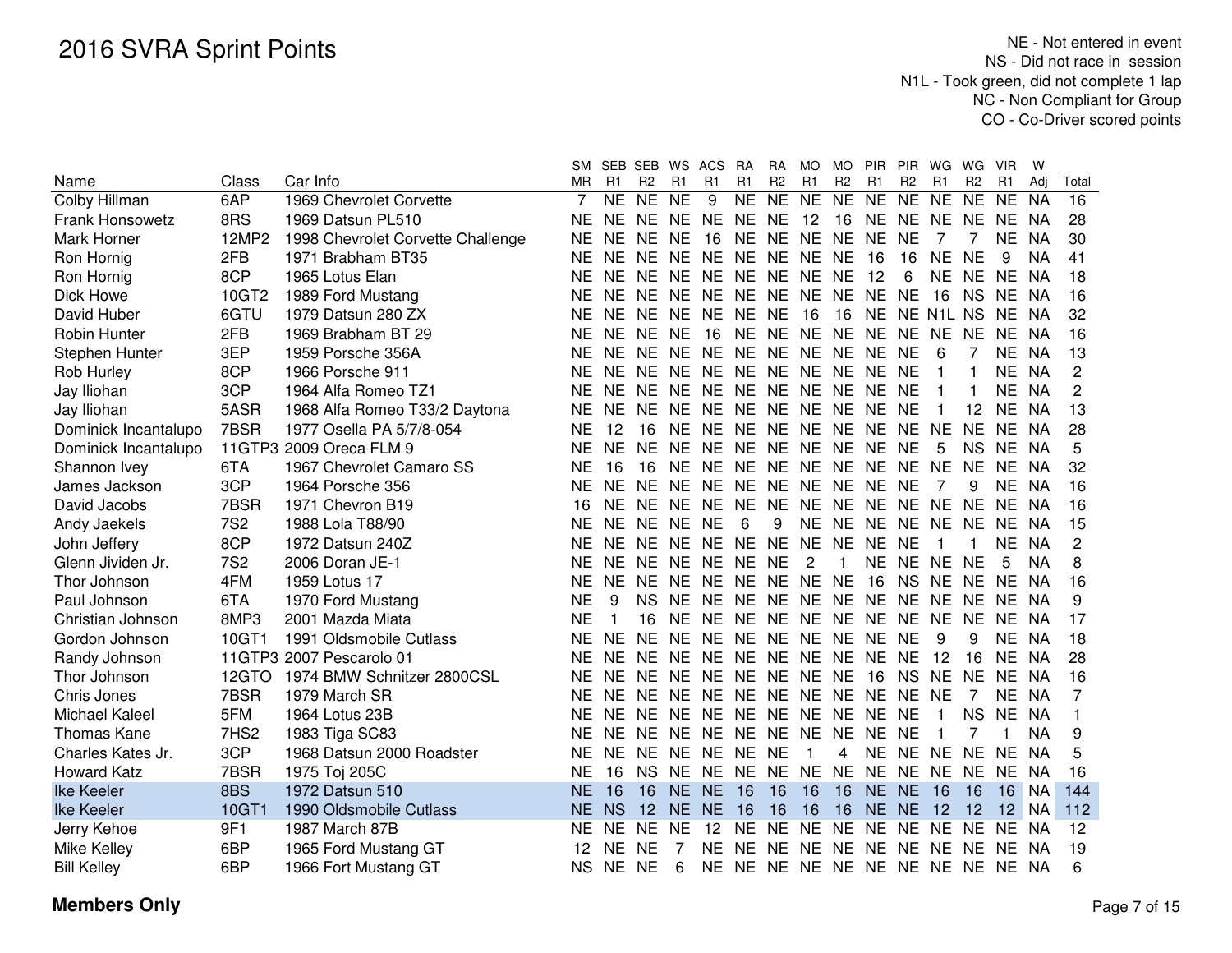|                       |                  |                                                | SМ        |                | SEB SEB WS     |           | ACS                              | <b>RA</b>      | <b>RA</b>      | MO               | MO.            | <b>PIR</b> | PIR                 | WG                      | WG             | <b>VIR</b>     | W         |              |
|-----------------------|------------------|------------------------------------------------|-----------|----------------|----------------|-----------|----------------------------------|----------------|----------------|------------------|----------------|------------|---------------------|-------------------------|----------------|----------------|-----------|--------------|
| Name                  | Class            | Car Info                                       | MR        | R <sub>1</sub> | R <sub>2</sub> | R1        | R1                               | R1             | R <sub>2</sub> | R1               | R <sub>2</sub> | R1         | R <sub>2</sub>      | R1                      | R <sub>2</sub> | R <sub>1</sub> | Adj       | Total        |
| Rodney Kendall        | 7S <sub>2</sub>  | 1987 Lola T87/90                               | <b>NE</b> | <b>NE</b>      | NE NE          |           | N <sub>E</sub>                   | <b>NE</b>      | <b>NE</b>      | $\mathbf{1}$     | 1              | NE         | $\overline{\sf NE}$ | -1                      | 3              | $\mathbf{2}$   | <b>NA</b> | 8            |
| Larry Kessler         | 7BSR             | 1971 Chevron B19                               | <b>NE</b> |                | NE NE NE       |           | NE NE NE NE NE NE NE             |                |                |                  |                |            |                     | $\mathbf 1$             | 6              | <b>NE</b>      | <b>NA</b> | 7            |
| Scott Kissinger       | 8AP              | 1971 Datsun 240Z                               | ΝE        | 9              |                | 12 NE     | NE NE NE                         |                |                | NE.              |                | NE NE NE   |                     | 9                       | 9              | 16             | <b>NA</b> | 55           |
| Jay Kjoller           | 10GT2            | 1995 Porsche 993                               | <b>NE</b> | <b>NE</b>      | NE NE          |           | <b>NE</b>                        | NE NE          |                | 16               |                | 12 NE      | <b>NE</b>           | <b>NE</b>               | <b>NE</b>      | <b>NE</b>      | <b>NA</b> | 28           |
| Peter Klutt           | 6AP              | 1969 Chevrolet Corvette                        | <b>NE</b> | <b>NE</b>      | NE NE          |           | <b>NE</b>                        | NE NE          |                | 16               |                | NS NE      | <b>NE</b>           | 2                       | 16             | <b>NE</b>      | <b>NA</b> | 34           |
| <b>Fred Knoll</b>     | <b>7S2</b>       | 1984 Lola T596                                 | NE        | <b>NE</b>      | NE NE          |           | <b>NE</b>                        | NE NE          |                | <b>NE</b>        | NE NE          |            | <b>NE</b>           | $\mathbf{1}$            | N1L NE         |                | <b>NA</b> | $\mathbf{1}$ |
| <b>Thomas Koehler</b> | 8CP              | 1983 Porsche 944                               | NE        | <b>NE</b>      | NE NE          |           | <b>NE</b>                        | NE NE          |                | NE NE NE         |                |            | <b>NE</b>           | 2                       |                | <b>NE</b>      | <b>NA</b> | 3            |
| Paul Konkle Jr.       | 3DP              | 1962 MG MGB                                    | NE        | <b>NE</b>      | <b>NE</b>      |           | 12                               | NE NE          |                | NE NE NE         |                |            | <b>NE</b>           | <b>NE</b>               | <b>NE</b>      | <b>NE</b>      | <b>NA</b> | 13           |
| <b>Steve Konsin</b>   | 3DP              | 1964 MG B                                      | NE        | 16             | 16             | <b>NE</b> | <b>NE</b>                        | 16             | 9              |                  | NE NE NE       |            | <b>NE</b>           | -1                      | 9              | <b>NE</b>      | NA        | 67           |
| <b>Steve Konsin</b>   | PW <sub>3</sub>  | 1953 MG TD                                     | ΝE        | <b>NE</b>      | NE NE          |           | <b>NE</b>                        | NE NE          |                | NE NE NE         |                |            | <b>NE</b>           | 16                      | <b>NS</b>      | <b>NE</b>      | NA        | 16           |
| <b>Karl Krause</b>    | 3DP              | 1965 Turner MkIII                              | ΝE        | <b>NE</b>      | NE NE          |           | <b>NE</b>                        | NE NE          |                | NE.              | <b>NE</b>      | 16         | 16                  | NE NE                   |                | <b>NE</b>      | ΝA        | 32           |
| <b>Richard Kurtz</b>  | 6TA              | 1965 Ford Mustang                              | ΝE        | <b>NE</b>      | NE NE          |           | <b>NE</b>                        | 9              | 6              | N <sub>1</sub> L | 6              | <b>NE</b>  | <b>NE</b>           | NE NE                   |                | <b>NE</b>      | NA        | 21           |
| Ralph La Macchia      | <b>7S2</b>       | 1998 Carbir S2                                 | ΝE        | <b>NE</b>      | NE NE          |           | <b>NE</b>                        | 3              | 4              | <b>NE</b>        | NE NE          |            | <b>NE</b>           | NE NE                   |                | <b>NE</b>      | <b>NA</b> | 7            |
| <b>Tomas LaCosta</b>  | 2FF              | 1970 Lola T204                                 | <b>NE</b> | <b>NE</b>      | NE NE          |           | <b>NE</b>                        | <b>NE</b>      | <b>NE</b>      | <b>NE</b>        | <b>NE</b>      | 4          | 5                   | NE NE                   |                | <b>NE</b>      | <b>NA</b> | 9            |
| <b>Tomas LaCosta</b>  | 3BS              | 1969 Alfa Romeo Berlina                        | <b>NE</b> | <b>NE</b>      | NE.            | <b>NE</b> | NE.                              | <b>NE</b>      | <b>NE</b>      | NE               | NE NE          |            | <b>NE</b>           | 1                       | <b>NS</b>      | NE             | NA        | $\mathbf 1$  |
| Tomas LaCosta         | <b>7S2</b>       | 1989 Lola T89/90                               | <b>NE</b> | 7              | <b>NS</b>      | <b>NE</b> | <b>NE</b>                        | NE NE          |                | 1                | 1              | <b>NE</b>  | <b>NE</b>           | $\overline{\mathbf{1}}$ |                | <b>NE</b>      | NA        | 11           |
| Guy Lamon Sr.         | 6AP              | 1968 Chevrolet Corvette                        | <b>NE</b> | 9              | <b>NS</b>      | <b>NE</b> | <b>NE</b>                        | <b>NE</b>      | <b>NE</b>      | <b>NE</b>        | NE NE          |            | <b>NE</b>           | 6                       | <b>NS</b>      | <b>NE</b>      | NA        | 15           |
| Michael Lange         |                  | 11GTP3 2009 Ford GT3                           | ΝE        | <b>NE</b>      | <b>NE</b>      | <b>NE</b> | <b>NE</b>                        | <b>NE</b>      | NE             | <b>NE</b>        | NE NE          |            | <b>NE</b>           | 4                       | 4              | 12             | <b>NA</b> | 20           |
| Mark Larsen           | 6BP              | 1965 Ford Mustang HiPo                         | ΝE        | <b>NE</b>      | NE NE          |           | <b>NE</b>                        | NE NE          |                | NE NE NE         |                |            | <b>NE</b>           | 3                       | <b>NS</b>      | <b>NE</b>      | NA.       | 3            |
| Phil Lasco            | 10GT4            | 2000 Panoz GTS                                 | ΝE        | 12             | <b>NS</b>      | <b>NE</b> | <b>NE</b>                        | NE NE          |                | <b>NE</b>        | NE NE          |            | <b>NE</b>           | <b>NE</b>               | <b>NE</b>      | <b>NE</b>      | - NA      | 12           |
| Kristine Lay          | 3CP              | 1988 Alfa Romeo Spider                         | NE.       | <b>NE</b>      | NE NE          |           | <b>NE</b>                        | NE NE          |                | $\overline{1}$   | <b>NS</b>      | <b>NE</b>  | <b>NE</b>           | $\overline{1}$          | 1              | <b>NE</b>      | <b>NA</b> | 3            |
| <b>Wade Leathers</b>  | <b>7S2</b>       | 1988 Lola T87/90                               | NE.       | <b>NE</b>      | NE NE          |           | <b>NE</b>                        | 5              | 7              | 1                | 1              | <b>NE</b>  | <b>NE</b>           | <b>NE</b>               | <b>NE</b>      | NE.            | NA        | 14           |
| <b>Steve LeBrun</b>   | 8RS              | 1974 Ford Escort Mk1 RS 1600                   | NE.       | NE NE NE       |                |           | NE NE NE                         |                |                | <b>NE</b>        | NE NE          |            | <b>NE</b>           | 6                       | 7              | <b>NE</b>      | <b>NA</b> | 13           |
| Dave LeBrun           | 8BP              | 1965 Lotus Elan                                | NE.       | NE NE NE       |                |           | NE NE NE NE NE NE                |                |                |                  |                |            | <b>NE</b>           | $\overline{1}$          | <b>NS</b>      | <b>NE</b>      | NA        | $\mathbf{1}$ |
| Samuel LeComte        | 6TA              | 1967 Chevrolet Camaro                          | NE.       | NE NE NE       |                |           | NE NE NE NE NE NE                |                |                |                  |                |            | <b>NE</b>           | 9                       | 9              | <b>NE</b>      | NA        | 18           |
| Tom Lehmkuhl          | <b>7S2</b>       | 2002 Carbir S2                                 | NE.       | NE NE NE       |                |           | <b>NE</b>                        | $\overline{7}$ | <b>NS</b>      | <b>NE</b>        | NE NE          |            | NE NE NE            |                         |                | <b>NE</b>      | NA        | 7            |
| <b>Bob Leitzinger</b> | 8BP              | 1965 Lotus Elan 26R                            | <b>NE</b> | <b>NE</b>      | NE NE          |           | NE NE NE                         |                |                | 16               | 16             | <b>NE</b>  | NE NE NE            |                         |                | <b>NE</b>      | <b>NA</b> | 32           |
| <b>Bob Leitzinger</b> | 8RS              | 1969 Datsun PL510                              | <b>NE</b> | <b>NE</b>      | NE NE          |           | <b>NE</b>                        | NE NE          |                | <b>NE</b>        | NE NE          |            | <b>NE</b>           | 9                       | 9              | <b>NE</b>      | <b>NA</b> | 18           |
| Jim Lenehan           | 7VS <sub>2</sub> | 1982 Swift DB2                                 | <b>NE</b> | <b>NE</b>      | NE NE          |           | <b>NE</b>                        | NE NE          |                | <b>NE</b>        | NE NE          |            | <b>NE</b>           | <b>NE</b>               | 9              | <b>NE</b>      | <b>NA</b> | 9            |
| <b>Frank Lewis</b>    | 12MP3            | 1997 Panoz RA                                  | NE.       | <b>NE</b>      | NE NE          |           | 16                               | NE NE          |                | <b>NE</b>        | NE NE          |            | <b>NE</b>           | NE NE                   |                | <b>NE</b>      | NA        | 16           |
| Chris Liebenberg      |                  | 11GTP3 2005 Crawford DP03 Daytona Prototype NE |           | NE.            | NE NE          |           | <b>NE</b>                        | NE NE          |                | NE.              | NE NE          |            | NE.                 | <b>NE</b>               | 5              | <b>NE</b>      | NA        | 5            |
| <b>Bob Lima</b>       | 6AP              | 1969 Chevrolet Corvette                        | NE.       | NE.            | NE NE          |           | NE.                              | NE NE          |                | NE.              | NE NE          |            | <b>NE</b>           | -1                      | 6              | 12             | <b>NA</b> | 19           |
| <b>Richard Lind</b>   | 6TA              | 1969 Chevrolet Camaro Z28                      | <b>NE</b> | <b>NE</b>      | NE NE          |           | <b>NE</b>                        | 16             | 16             | <b>NE</b>        | NE NE          |            | <b>NE</b>           | NE NE                   |                | <b>NE</b>      | NA        | 32           |
| Greg Lodde            | 10GT1            | 1968 Chevrolet Corvette                        | <b>NE</b> | 12             | $\overline{7}$ | NE        |                                  | NE NE NE       |                | NE NE NE         |                |            |                     |                         | NE NE NE       | NE             | NA        | 19           |
| John Long             | 4DM              | 1963 Porsche Special                           | ΝE        | <b>NE</b>      | NE NE          |           | NE.                              | NE NE          |                | <b>NE</b>        | <b>NE</b>      | 9          | <b>NS</b>           | NE NE                   |                | NE             | NA        | 9            |
| John Longwell         | 10GT1            | 1975 Chevrolet Monza                           | NE.       | NE NE          |                | 16        | NE NE NE NE NE NE NE NE NE NE NA |                |                |                  |                |            |                     |                         |                |                |           | 16           |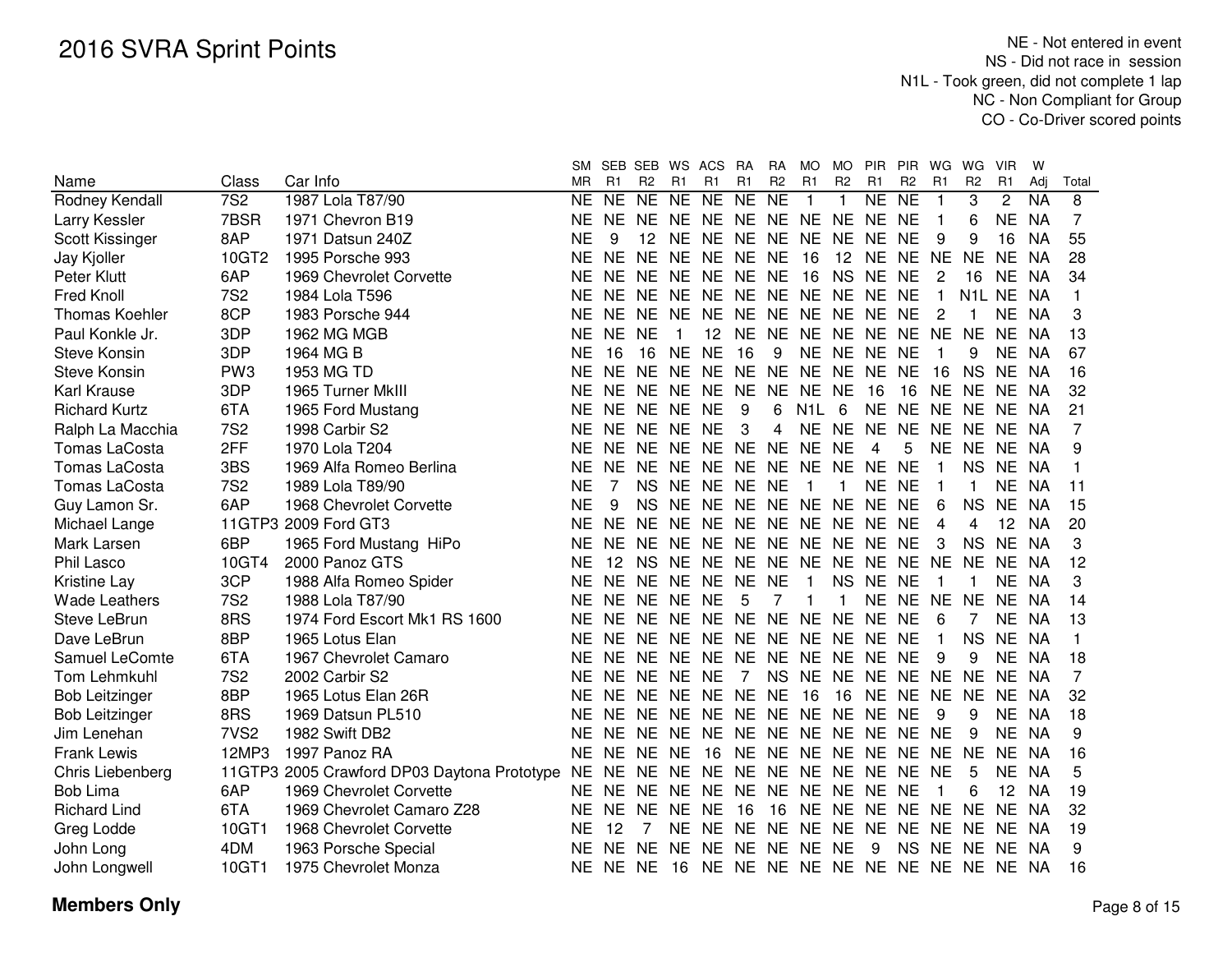|                       |                  |                                          |           |             | SM SEB SEB WS ACS |                |                            | RA        | <b>RA</b>      | MO             | MO              | <b>PIR</b>        | <b>PIR</b>      | WG             | WG             | <b>VIR</b>     | W         |                 |
|-----------------------|------------------|------------------------------------------|-----------|-------------|-------------------|----------------|----------------------------|-----------|----------------|----------------|-----------------|-------------------|-----------------|----------------|----------------|----------------|-----------|-----------------|
| Name                  | Class            | Car Info                                 | <b>MR</b> | R1          | R <sub>2</sub>    | R <sub>1</sub> | R1                         | R1        | R <sub>2</sub> | R <sub>1</sub> | R <sub>2</sub>  | R1                | R <sub>2</sub>  | R <sub>1</sub> | R <sub>2</sub> | R <sub>1</sub> | Adj       | Total           |
| Robert Lupini         | 10SC3            | 2000 Ford\Roush Craftsmant Nascar Tru NE |           | NE          | NE                |                | NE NE                      | NE        | NE             | NE             | NE              | NE                | $\overline{NE}$ | $\overline{7}$ | 9              | NE             | <b>NA</b> | $\overline{16}$ |
| Kim Madrid            | 2CF              | 1978 Crossle Formula Ford                | NE.       |             |                   |                | NE NE NE NE NE NE          |           |                | -9             | 12 <sup>2</sup> | NE NE NE          |                 |                | NE.            | NE NA          |           | 21              |
| Jim Maetzold          | 9F <sub>2</sub>  | 1980 March 80A                           | NE        | NE.         | NE.               | <b>NS</b>      | NE NE NE                   |           |                |                | NE NE NE        |                   | NE NE           |                | NE.            | NE NA          |           | $\Omega$        |
| John Mahall           | 8CP              | 1962 Lotus Seven                         | NE        | NE.         | NE.               |                | NE NE NE NE NE NE          |           |                |                |                 | 16                | 16              | NE NE          |                | NE NA          |           | 32              |
| Claude Malette        | 6AS              | 1966 Shelby GT350                        | <b>NE</b> | 12          | 12                |                | NE NE NE NE NE NE NE NE NE |           |                |                |                 |                   |                 |                | <b>NE</b>      | NE NA          |           | 24              |
| <b>Claude Malette</b> | <b>7S2</b>       | 1990 Lola T90/91                         | <b>NE</b> | 9           | <b>NS</b>         |                | NE NE NE                   |           |                |                |                 | NE NE NE NE NE NE |                 |                | <b>NE</b>      | 12             | NA        | 21              |
| C. Lane Mally         | 3CP              | 1965 Porsche 356 Coupe                   | <b>NE</b> | <b>NE</b>   | <b>NE</b>         | NE NE          |                            | 5         |                |                |                 | NE NE NE NE NE    |                 |                |                | NE NA          |           | 7               |
| Jim Malone            | 3EP              | 1969 Porsche 912                         | ΝE        | NE.         | NE.               |                | NE NE NE                   |           | <b>NE</b>      | $\overline{7}$ | <b>NS</b>       | 9                 | NS NE           |                | <b>NE</b>      | NE NA          |           | 16              |
| Andrew Manganaro      | 1CS              | 1972 Alfa Romeo GTA                      | <b>NE</b> | NE.         | <b>NE</b>         |                | NE NE NE                   |           | <b>NE</b>      | <b>NE</b>      | <b>NE</b>       | <b>NE</b>         | NE.             | <b>NE</b>      | 12             | NE.            | NA        | 12              |
| Daren Mann            | 3CP              | 1963 Lotus Elan                          | <b>NE</b> | NE.         | <b>NE</b>         |                | NE NE NE                   |           | <b>NE</b>      | 2              |                 | NS NE NE NE       |                 |                | <b>NE</b>      | NE NA          |           | 2               |
| Frank Marcum          | 6BP              | 1966 Ford GT350                          | <b>NE</b> | NE.         | <b>NE</b>         |                | NE NE NE                   |           | <b>NE</b>      | 9              | 16              | NE NE NE          |                 |                | <b>NE</b>      | NE.            | NA        | 25              |
| Frank Marcum          | 10SC3            | 2001 Ford Tarus                          | <b>NE</b> | <b>NE</b>   | <b>NE</b>         | <b>NE</b>      | <b>NE</b>                  | <b>NE</b> | <b>NE</b>      | <b>NE</b>      | <b>NE</b>       | <b>NE</b>         | <b>NE</b>       | 16             | 16             | <b>NE</b>      | NA        | 32              |
| Max Maxedon           | <b>7S2</b>       | 2000 Carbir S2                           | <b>NE</b> | <b>NE</b>   | <b>NE</b>         | <b>NE</b>      | <b>NE</b>                  | 1         | 3              | 1              | 1               | <b>NE</b>         | <b>NE</b>       | <b>NE</b>      | <b>NE</b>      | <b>NE</b>      | <b>NA</b> | 6               |
| Dan McChesney         | 8AP              | 1973 Porsche 911 RS                      | <b>NE</b> | 5           | <b>NS</b>         | <b>NE</b>      | NE NE                      |           | <b>NE</b>      | <b>NE</b>      | <b>NE</b>       | <b>NE</b>         | <b>NE</b>       | 7              | 6              | 12             | <b>NA</b> | 30              |
| <b>Brant McClung</b>  | 8CP              | 1972 Porsche 914/6                       | <b>NE</b> | <b>NE</b>   | <b>NE</b>         | <b>NE</b>      | NE NE                      |           | <b>NE</b>      | NE NE          |                 | 9                 | 12              | <b>NE</b>      | <b>NE</b>      | <b>NE</b>      | <b>NA</b> | 21              |
| Mac McCombs           | 5GTR             | 1968 Ford GT40 MK1                       | <b>NE</b> | 9           | 12 <sup>2</sup>   |                | NE NE                      | 16        | 16             |                |                 | NE NE NE NE       |                 | 1              | 12             | 16             | <b>NA</b> | 82              |
| John McCormick        | 6BPR             | 1985 Ford Cobra IV                       | <b>NE</b> | 16          | 16                | <b>NE</b>      | NE.                        | <b>NE</b> | <b>NE</b>      | 16             | 16              | NE                | <b>NE</b>       | <b>NE</b>      | <b>NE</b>      | <b>NE</b>      | <b>NA</b> | 64              |
| Leonard McCue         | 1FP              | 1959 MG A                                | <b>NE</b> | 7           | <b>NS</b>         | <b>NE</b>      | NE NE                      |           | <b>NE</b>      | NE NE          |                 | <b>NE</b>         | NE NE           |                | <b>NE</b>      | NE.            | NA        | 7               |
| Leonard McCue         |                  | 812MP2 1989 Pontiac Firehawk             | <b>NE</b> | $\mathbf 0$ | <b>NS</b>         | <b>NE</b>      | NE NE                      |           | <b>NE</b>      | NE NE          |                 | <b>NE</b>         | NE NE           |                | <b>NE</b>      | NE.            | <b>NA</b> | $\Omega$        |
| Jeff McKee            | 5GTR             | 1968 Superformance GT40                  | <b>NE</b> | 16          | 16                | <b>NE</b>      | NE NE                      |           | <b>NE</b>      | NE NE          |                 | <b>NE</b>         | <b>NE</b>       | NE.            | <b>NE</b>      | 12             | NA        | 44              |
| Ken McKinnon          | 10GT2            | 1972 Porsche 911 RSR                     | <b>NE</b> | 16          | <b>NS</b>         | <b>NE</b>      | NE NE                      |           | <b>NE</b>      | NE NE          |                 | <b>NE</b>         | NE NE           |                | <b>NE</b>      | <b>NE</b>      | NA        | 16              |
| Peter McLaughlin      | 7VS <sub>2</sub> | 1985 Swift DB2                           | <b>NE</b> | <b>NE</b>   | <b>NE</b>         | <b>NE</b>      | NE NE                      |           | <b>NE</b>      | 5              | <b>NS</b>       | <b>NE</b>         | NE NE           |                | <b>NE</b>      | NE NA          |           | 5               |
| Peter McLaughlin      | 7BSR             | 1983 March 832                           | <b>NE</b> | <b>NE</b>   | <b>NE</b>         | <b>NE</b>      | NE NE                      |           |                | NE NE NE       |                 | <b>NE</b>         | <b>NE</b>       | 1              | <b>NS</b>      | NE NA          |           | 1               |
| Sandra McNeil         | 5FM              | 1963 Lotus 23B                           | <b>NE</b> |             | NE NE             | <b>NE</b>      | NE NE NE NE NE NE          |           |                |                |                 |                   | <b>NE</b>       |                | 9              | NE.            | NA        | 10              |
| Harry McPherson       | 6AS              | 1965 Ford Mustang GT350                  | <b>NE</b> | NE.         | <b>NE</b>         | <b>NE</b>      | NE NE NE                   |           |                | 12             | 12              | <b>NE</b>         | <b>NE</b>       | 1              | 16             | NE.            | <b>NA</b> | 41              |
| Francesco Melandri    | 10GT4            | 1996 Porsche 993 TT                      | <b>NE</b> | 4           | <b>NS</b>         | <b>NE</b>      | NE NE                      |           |                |                | NE NE NE NE     |                   | <b>NE</b>       | 7              | 1              | <b>NE</b>      | - NA      | 12              |
| Ken Mennella          | 5GTR             | 1963 Chevrolet Corvette GSRep            | <b>NE</b> | 12          | 9                 | <b>NE</b>      | NE NE                      |           | <b>NE</b>      | 16             | 16              | <b>NE</b>         | NE NS           |                | <b>NS</b>      | 9              | NA        | 62              |
| <b>Robert Merritt</b> | 9F <sub>2</sub>  | 1985 Ralt RT5                            | 16        | 16          | 16                | <b>NE</b>      | $\overline{7}$             | NE NE     |                | $\overline{1}$ | 16              | 16                | 16              | <b>NE</b>      |                | NE NE NA       |           | 104             |
| <b>Shelby Mershon</b> | 10GT4            | 2010 Ferarri 458 Challenge               | ΝE        | <b>NE</b>   | NE.               | <b>NE</b>      | <b>NE</b>                  | <b>NE</b> | <b>NE</b>      | 9              | <b>NS</b>       | <b>NE</b>         | <b>NE</b>       | NE.            | <b>NE</b>      | NE NA          |           | 9               |
| <b>Carlos Miguens</b> |                  | 12GTO 1974 Porsche 911 IROC              | <b>NE</b> | 12          | 12                | <b>NE</b>      | NE.                        | <b>NE</b> | <b>NE</b>      | <b>NE</b>      | <b>NE</b>       | <b>NE</b>         | <b>NE</b>       | NE.            | <b>NE</b>      | <b>NE</b>      | - NA      | 24              |
| <b>Jeff Mincheff</b>  | 6AP              | 1969 Chevrolet Corvette C3               | <b>NE</b> | NE.         | <b>NE</b>         | NE.            | NE NE                      |           | <b>NE</b>      | NE             | <b>NE</b>       | 7                 | 9               | <b>NE</b>      | NE             | NE NA          |           | 16              |
| <b>Jeff Mitchell</b>  | 8RS              | 1974 BMW 2002                            | <b>NE</b> | 12          | <b>NS</b>         | <b>NE</b>      | NE NE                      |           | <b>NE</b>      | $\overline{7}$ | <b>NS</b>       | <b>NE</b>         | <b>NE</b>       | <b>NS</b>      | <b>NS</b>      | NE NA          |           | 19              |
| <b>Jeff Mitchell</b>  | 10GT2            | 1974 Porsche 911                         | <b>NE</b> | NE.         | <b>NE</b>         | <b>NE</b>      | NE NE                      |           | <b>NE</b>      | $\overline{1}$ | <b>NS</b>       | <b>NE</b>         | <b>NE</b>       | <b>NE</b>      | <b>NE</b>      | NE NA          |           | 1               |
| <b>Robert Mocas</b>   | 8DP              | 1969 Alfa Romeo Spyder                   | <b>NE</b> | <b>NE</b>   | <b>NE</b>         | <b>NE</b>      | NE NE                      |           | <b>NE</b>      | <b>NE</b>      | <b>NE</b>       | <b>NE</b>         | <b>NE</b>       | 16             | 16             | 16             | NA        | 48              |
| <b>Charles Monk</b>   | 9F1              | 1997 Lola T97/20                         | <b>NE</b> | <b>NE</b>   | <b>NE</b>         | <b>NE</b>      | <b>NE</b>                  | <b>NE</b> | <b>NE</b>      | 9              | 12              | <b>NE</b>         | NE.             | <b>NE</b>      | <b>NE</b>      | <b>NE</b>      | NA        | 21              |
| <b>Rick Mooney</b>    | 6AP              | 1968 Chevrolet Corvette Roadster         | <b>NE</b> | NE.         | NE NE             |                | <b>NE</b>                  | 9         | 9              |                |                 | NE NE NE NE NE NE |                 |                |                | NE NA          |           | 18              |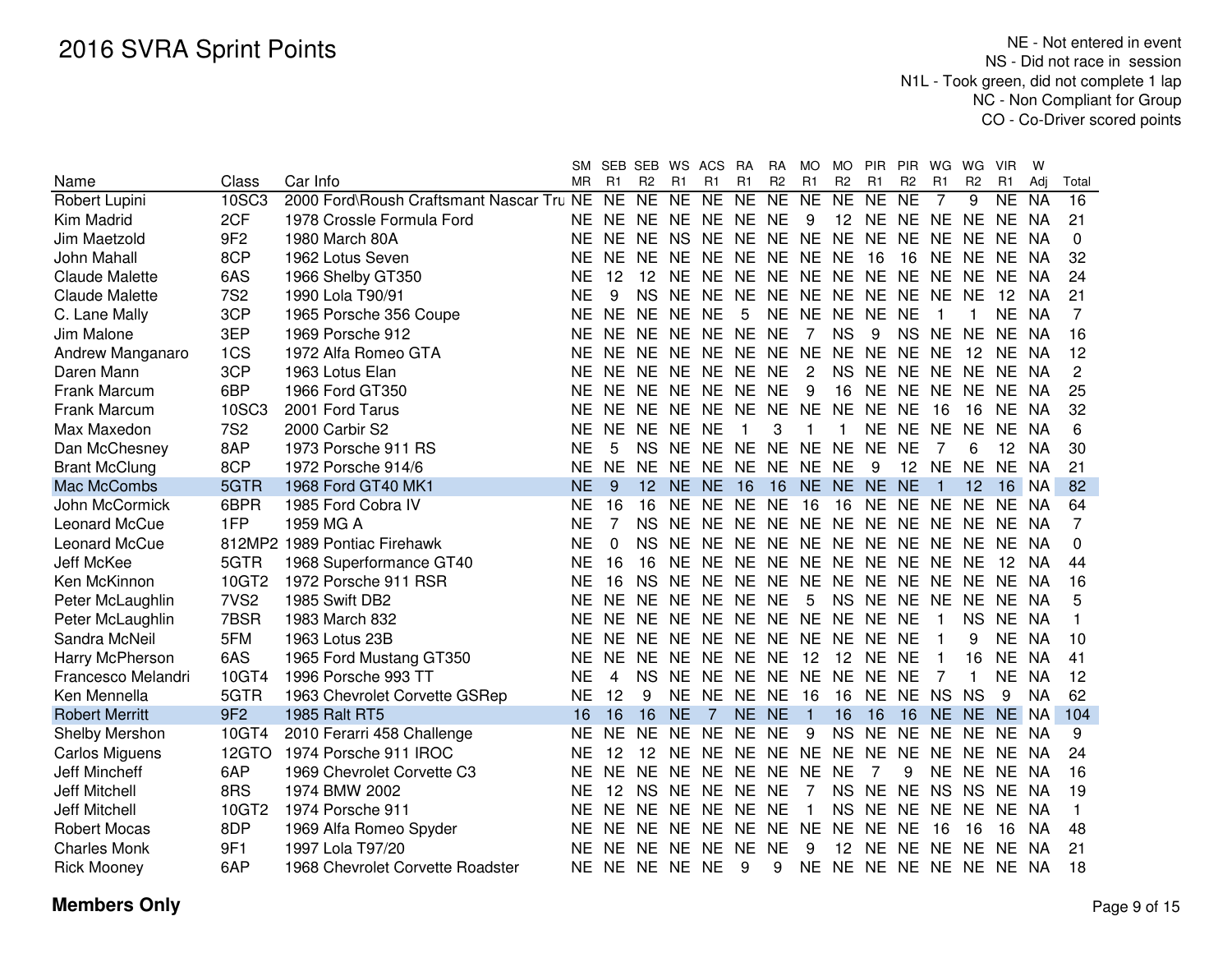|                         |                 |                                  | <b>SM</b> |                        | SEB SEB WS     |                | ACS                                 | <b>RA</b>      | <b>RA</b>       | MO        | <b>MO</b>      | <b>PIR</b>              | <b>PIR</b>               | WG        | WG             | <b>VIR</b>  | W            |                 |
|-------------------------|-----------------|----------------------------------|-----------|------------------------|----------------|----------------|-------------------------------------|----------------|-----------------|-----------|----------------|-------------------------|--------------------------|-----------|----------------|-------------|--------------|-----------------|
| Name                    | Class           | Car Info                         | <b>MR</b> | R <sub>1</sub>         | R <sub>2</sub> | R1             | R <sub>1</sub>                      | R <sub>1</sub> | R <sub>2</sub>  | R1        | R <sub>2</sub> | R1                      | R <sub>2</sub>           | R1        | R <sub>2</sub> | R1          | Adj          | Total           |
| James Moore             | 2CF             | 1980 Lola T540                   | <b>NE</b> | $\overline{\text{NE}}$ | NE             | N <sub>E</sub> | NE                                  | NE             | $\overline{NE}$ | 7         | 7              | NE                      | $\overline{\mathsf{NE}}$ | 9         | $\overline{9}$ | 5           | <b>NA</b>    | $\overline{37}$ |
| Gary Moore              | 6AS             | 1965 Ford Mustang GT350          | ΝE        | 16                     | 16             |                | NE NE NE NE NE NE NE NE NE NE NE NA |                |                 |           |                |                         |                          |           |                |             |              | 32              |
| Frank Morelli           | 4AP             | 1961 Chevrolet Corvette          | <b>NE</b> | NE.                    |                |                | NE NE NE NE NE                      |                |                 | 16        | 16             | NE NE NE NE             |                          |           |                | NE.         | <b>NA</b>    | 32              |
| Tom Morgan              | 3DP             | 1956 Morgan 4/4                  | ΝE        |                        | NE NE NE NE    |                |                                     | NE NE          |                 | <b>NE</b> | <b>NE</b>      | 7                       | 1                        |           |                | NE NE NE NA |              | 8               |
| Paul Morgan             | 9F1             | 1997 Lola T97/20                 | ΝE        |                        | NE NE NE NE    |                |                                     | 5              | 5               |           |                | NE NE NE NE NE NE NE    |                          |           |                |             | <b>NA</b>    | 10              |
| <b>Richard Morrison</b> | <b>PWA</b>      | 1939 Lagonda V12 LeMans rep      | ΝE        | NE.                    | <b>NE</b>      |                | NE NE NE NE                         |                |                 | <b>NE</b> | NE.            | NE NE                   |                          | 16        | 16             | <b>NE</b>   | NA           | 32              |
| Jacek Mucha             | 9F1             | 2006 Swift 016                   | ΝE        | 12                     |                |                | 12 NE NE                            | 12             | 16              | 7         | 9              |                         | NE NE NS                 |           | 6              | 5           | <b>NA</b>    | 79              |
| Jacek Mucha             | <b>11GTP1</b>   | 2006 Swift JMS 016 CP            | NE        | 16                     | 16             |                | NE NE                               | 16             | 16              | 9         | 16             | NE NE                   |                          | 16        | 16             | 16          | NA           | 137             |
| Ray Mulacek             | 6AP             | 1969 Chevrolet Camaro            | ΝE        | <b>NE</b>              | NE NE          |                | <b>NE</b>                           | 12             | 12              | NE.       | NE NE          |                         | NE                       | NE NE     |                | NE.         | NA           | 24              |
| <b>Cliff Murray</b>     | 3CP             | 1955 Porsche 356                 | ΝE        | 9                      |                |                | NE NE NE NE NE NE NE NE NE NE       |                |                 |           |                |                         |                          |           |                | NE.         | NA           | 10              |
| John Murray             | 8BS             | 1968 BMW 2002                    | ΝE        | <b>NE</b>              | NF.            | <b>NE</b>      |                                     | NE NE NE       |                 | NE NE     |                | -16                     | 16                       | NE NE     |                | NE.         | - NA         | 32              |
| Dawn Myers              | 3EP             | 1961 MG A                        | ΝE        | 12                     | 9              | NE.            |                                     |                |                 |           |                | NE NE NE NE NE NE NE    |                          | 12        | 12             |             | NE NA        | 45              |
| Ross Myers              | 10GT2           | 1982 Ford Mustang                | ΝE        | <b>NE</b>              |                |                | NE NE NE NE NE NE NE NE NE          |                |                 |           |                |                         |                          | <b>NE</b> | 12             | NE.         | NA           | 12              |
| <b>Richard Naze</b>     | 8CP             | 1972 Porsche 911                 | ΝE        | <b>NE</b>              |                |                | NE NE NE NE NE NE NE NE NE          |                |                 |           |                |                         |                          | 5         | 4              | NE NA       |              | 9               |
| Jeffrey Neiblum         | 12GTU           | 1969 Porsche 911 Carrera RS      | ΝE        | NE.                    |                |                | NE NE NE NE NE NE NE NE NE          |                |                 |           |                |                         |                          | 16        | 16             | <b>NE</b>   | <b>NA</b>    | 32              |
| <b>David Neidell</b>    | <b>10SC1</b>    | 1977 Oldsmobile Cutlass          | ΝE        | NE.                    |                |                | NE NE NE NE NE NE NE NE NE          |                |                 |           |                |                         |                          | 16        | <b>NS</b>      | NE.         | NA           | 16              |
| David Neidell           | <b>10SC3</b>    | 1997 Ford Thunderbird            | ΝE        | <b>NE</b>              | NE NE          |                | 9                                   |                |                 |           |                | NE NE NE NE NE NE NE NE |                          |           |                | NE NA       |              | 9               |
| <b>David Nicholas</b>   | 1FP             | 1960 MG A                        | <b>NE</b> | 16                     | 16             |                | NE NE                               |                | NE NE NE        |           |                | NE NE NE                |                          | 12        | 12             |             | <b>NS NA</b> | 56              |
| <b>Hal Nichols</b>      | 8BS             | 1971 Alfa Romeo GTV              | ΝE        | <b>NE</b>              | <b>NE</b>      | <b>NE</b>      | <b>NE</b>                           | <b>NE</b>      | NE              | 12        | $\overline{7}$ | NE                      | <b>NE</b>                | <b>NE</b> | <b>NE</b>      | NE.         | <b>NA</b>    | 19              |
| Peter Nielsen           | 1F              | 1965 Autodynamics MK III         | NE        | <b>NE</b>              | NE NE          |                | NE NE NE                            |                |                 | NE NE NE  |                |                         | <b>NE</b>                | 12        | 16             | <b>NE</b>   | NA           | 28              |
| Ryan Norman             | 9F1             | 2007 Indy Lites Dallara          | NE        | <b>NE</b>              | <b>NE</b>      | <b>NE</b>      | <b>NE</b>                           | <b>NE</b>      | <b>NE</b>       | NE NE NE  |                |                         | <b>NE</b>                | 16        | <b>NS</b>      | <b>NE</b>   | NA           | 16              |
| Doug Obermeyer          | 6TA             | 1968 Ford Mustang                | NE        | <b>NE</b>              | <b>NE</b>      | <b>NE</b>      | <b>NE</b>                           | 6              | <b>NS</b>       | NE NE NE  |                |                         | <b>NE</b>                | <b>NE</b> | <b>NE</b>      | NE NA       |              | 6               |
| Jody O'Donnell          | 10SC3           | 2006 Dodge Charger               | NE        | 16                     | <b>NS</b>      | <b>NE</b>      | <b>NE</b>                           | <b>NE</b>      | <b>NE</b>       |           | NE NE NE       |                         | <b>NE</b>                | 16        | -1             | NE.         | NA           | 33              |
| Steve O'Hara            | 9F <sub>2</sub> | 1989 Swift DB4                   | ΝE        | <b>NE</b>              | <b>NE</b>      | <b>NE</b>      | 16                                  | NE             | <b>NE</b>       | NE NE NE  |                |                         | NE NE                    |           | <b>NE</b>      | NE.         | NA           | 16              |
| Ross Olney              | 9FA5            | 1975 Lola T400                   | ΝE        | <b>NE</b>              | <b>NE</b>      | 12             | NE.                                 | NE             | <b>NE</b>       |           | NE NE NE       |                         | NE NE                    |           | <b>NE</b>      | NE NA       |              | 12              |
| Robert O'Meara          | <b>PWB</b>      | 1952 MG TD/Cisitalia             | NE        | NE.                    | NE.            | <b>NE</b>      | NE.                                 | NE.            | NE.             | NE NE NE  |                |                         | NE NE                    |           | 16             | NE.         | NA           | 16              |
| Michael Origer          | 6BP             | 1969 Chevrolet Corvette          | NE        | NE.                    | NE.            | <b>NE</b>      | <b>NE</b>                           | 16             | 12              |           | NE NE NE       |                         | NE.                      | NE.       | <b>NE</b>      | NE.         | NA           | 28              |
| Michael Origer          | 6AP             | 1969 Chevy Corvette              | <b>NE</b> | NE.                    | NE.            | <b>NE</b>      | NE.                                 | NE.            | <b>NE</b>       | NE NE     |                | NE                      | NE                       | 7         | 2              |             | <b>NA</b>    | 10              |
| <b>Ronald Pace</b>      | 7BSR            | 1979 Lola T492/496               | NE        | NE.                    | NE.            | <b>NE</b>      | <b>NE</b>                           | 6              | 7               |           |                | NE NE NE NE             |                          | NE.       | <b>NE</b>      | <b>NE</b>   | NA           | 13              |
| <b>Wil Painter</b>      | 3BS             | 1966 Alfa Romeo GTV              | NE        | NE.                    | NE.            | NE.            | NE.                                 | <b>NE</b>      | <b>NE</b>       | NE NE NE  |                |                         | <b>NE</b>                | 12        | -12            | NE.         | NA           | 24              |
| Deane Palmer            | 6BP/X           | 1995 Ford Mustang                | <b>NE</b> | NE.                    | <b>NE</b>      | <b>NE</b>      | <b>NC</b>                           | <b>NE</b>      | NE.             |           |                | NE NE NE                | NE NE                    |           | NE.            | NE NA       |              | 0               |
| <b>Stephen Papalas</b>  | <b>10SC2</b>    | 1993 Chevrolet Lumina            | NE        | 16                     |                | <b>NE</b>      | <b>NE</b>                           | <b>NE</b>      | NE.             | NE NE NE  |                |                         | NE.                      | NE.       | NE.            | NE NA       |              | 17              |
| <b>Tyler Pappas</b>     | 7GTP3           | 2003 Mazda CSR                   | ΝE        | <b>NE</b>              | <b>NE</b>      | <b>NE</b>      | NE.                                 | <b>NE</b>      | NE.             | NE.       | NE.            | NE.                     | NE.                      | <b>NE</b> | -16            | NE.         | NA           | 16              |
| <b>Tony Parella</b>     | 4BP             | 1958 Chevrolet Corvette Roadster | NE        | 16                     | <b>NS</b>      | <b>NE</b>      | NE.                                 | NE.            | <b>NE</b>       | 9         | 16             | <b>NE</b>               | <b>NE</b>                | <b>NS</b> | 12             | NE.         | -NA          | 53              |
| <b>Tony Parella</b>     | 6AP             | 1965 Chevrolet Corvette          | ΝE        | NE.                    | NF.            | NE             | NE.                                 | NE.            | <b>NE</b>       | NE.       | NE.            | CO                      | 7                        | <b>NE</b> | <b>NE</b>      | NE.         | -NA          | 7               |
| <b>Matt Parent</b>      | 6BP             | 1969 Chevrolet Corvette Roadster | <b>NE</b> | NE                     | NE.            | NE             | NE NE NE                            |                |                 | NE NE     |                | -16                     | NS.                      | NE.       | NE             | NE NA       |              | 16              |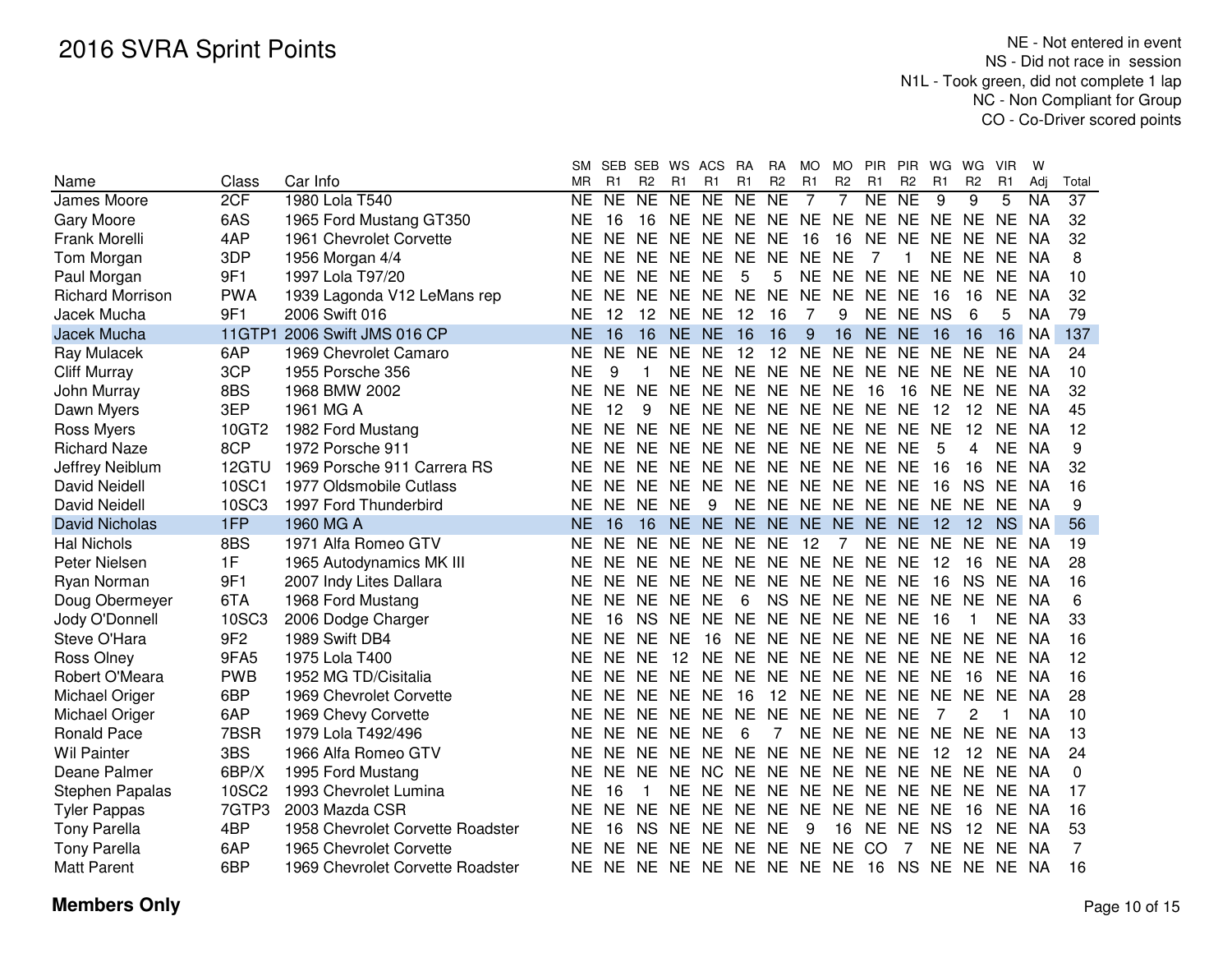|                          |                  |                                  | SM.       |           | SEB SEB        | WS        | ACS                        | RA        | RA             | <b>MO</b>      | <b>MO</b>      | <b>PIR</b>     | PIR.           | WG.       | WG             | <b>VIR</b>     | W         |          |
|--------------------------|------------------|----------------------------------|-----------|-----------|----------------|-----------|----------------------------|-----------|----------------|----------------|----------------|----------------|----------------|-----------|----------------|----------------|-----------|----------|
| Name                     | Class            | Car Info                         | ΜR        | R1        | R <sub>2</sub> | R1        | R1                         | R1        | R <sub>2</sub> | R1             | R <sub>2</sub> | R <sub>1</sub> | R <sub>2</sub> | R1        | R <sub>2</sub> | R <sub>1</sub> | Adi       | Total    |
| <b>Hervey Parke</b>      | 8AP              | 1965 Ginetta G4                  | NE        | 7         | 9              |           | NE NE                      | <b>NE</b> | <b>NE</b>      | <b>NE</b>      | <b>NE</b>      | <b>NE</b>      | NE             | <b>NE</b> | <b>NE</b>      | <b>NE</b>      | <b>NA</b> | 16       |
| <b>Bruce Parker</b>      | 8AP              | 1970 Porsche 914/6               | NE.       | <b>NE</b> | NE NE          |           | NE                         | NE NE     |                | NE             | NE NE          |                | <b>NE</b>      |           | 3              | NE NA          |           | 4        |
| <b>Charles Parsons</b>   | 7ASR             | 1982 Gallas GR2                  | NE        | <b>NE</b> | NE NE          |           | <b>NE</b>                  | 16        | <b>NS</b>      | NE.            | NE NE          |                | NE.            | NE NE     |                | <b>NE</b>      | NA.       | 16       |
| <b>Charles Parsons</b>   | 9FA5             | 1976 Lola 332C                   | NE        | <b>NE</b> |                |           | NE NE NE NE NE             |           |                | NE.            | NE NE          |                | <b>NE</b>      |           | NE N1L NE NA   |                |           | $\Omega$ |
| <b>Susan Patterson</b>   | 4FM              | 1952 Devin MG Speedster TD       | 12        | 16        | 16             |           | NE NE                      | 12        | 16             | 9              | 12             | 6              | 7              | NE.       | <b>NE</b>      | 12             | <b>NA</b> | 118      |
| <b>Richard Payne</b>     | 6AP              | 1970 Chevrolet Corvette Roadster | <b>NE</b> | <b>NE</b> | <b>NE</b>      | NE.       | NE.                        | <b>NE</b> | <b>NE</b>      | <b>NE</b>      | <b>NE</b>      | <b>NE</b>      | <b>NE</b>      | 3         |                | NE.            | <b>NA</b> | 10       |
| Henry Payne IV           | <b>7S2</b>       | 1989 Lola 90                     | NF.       | <b>NE</b> | <b>NE</b>      | <b>NE</b> | <b>NE</b>                  | <b>NE</b> | <b>NE</b>      | -7             | 6              | <b>NE</b>      | <b>NE</b>      | 1         | 2              | 16             | <b>NA</b> | 32       |
| Grant Perryman           | 9FB              | 1974 Chevron B27                 | ΝE        | <b>NE</b> | <b>NE</b>      | <b>NE</b> | 12                         | <b>NE</b> | <b>NE</b>      | <b>NE</b>      | <b>NE</b>      | <b>NE</b>      | <b>NE</b>      | <b>NE</b> | <b>NE</b>      | <b>NE</b>      | <b>NA</b> | 12       |
| Jim Peruto               | 8RS              | 1985 Mercedes-Benz 190 E         | <b>NE</b> | 16        | 16             | <b>NE</b> | <b>NE</b>                  | <b>NE</b> | <b>NE</b>      | <b>NE</b>      | <b>NE</b>      | <b>NE</b>      | <b>NE</b>      | 16        | 16             | <b>NE</b>      | <b>NA</b> | 64       |
| Marc A. Petein           | 6BP              | 1966 Shelby GT 350               | <b>NE</b> | <b>NE</b> | <b>NE</b>      | <b>NE</b> | 9                          | <b>NE</b> | <b>NE</b>      | NE NE          |                | <b>NE</b>      | NE NE          |           | <b>NE</b>      | NE NA          |           | 9        |
| <b>Jerry Peters</b>      | 8AP              | 1970 Porsche 914/6 GT            | <b>NE</b> | 2         |                | <b>NE</b> | <b>NE</b>                  | <b>NE</b> | <b>NE</b>      | NE             | <b>NE</b>      | <b>NE</b>      | <b>NE</b>      | <b>NE</b> | <b>NE</b>      | NE NA          |           | 9        |
| <b>Robert Pfeffer</b>    | 12MP2            | 1990 Chevrolet Corvette          | <b>NE</b> | <b>NE</b> | <b>NE</b>      | <b>NE</b> | <b>NE</b>                  | <b>NE</b> | <b>NE</b>      | NE NE          |                | <b>NE</b>      | <b>NE</b>      | 9         | 9              | <b>NE</b>      | NA        | 18       |
| Thomas Phelan            | 3CP              | 1967 Datsun SRL 311              | <b>NE</b> | NE.       | <b>NE</b>      | <b>NE</b> | NE                         | <b>NE</b> | <b>NE</b>      | $\mathbf{1}$   | <b>NS</b>      | <b>NE</b>      | NE NE          |           | <b>NE</b>      | NE NA          |           | 1        |
| <b>Beth Philion</b>      | 10SC3            | 2001 Dodge Nascar Coupe          | <b>NE</b> | NE.       | <b>NE</b>      | <b>NE</b> | 3                          | <b>NE</b> | <b>NE</b>      | <b>NE</b>      | <b>NE</b>      | <b>NE</b>      | NE NE          |           | <b>NE</b>      | NE NA          |           | 3        |
| Steven Piantieri         | 8DP              | 1979 Alfa Romeo Spyder           | <b>NE</b> | 16        | 16             | <b>NE</b> | <b>NE</b>                  | <b>NE</b> | <b>NE</b>      | <b>NE</b>      | <b>NE</b>      | <b>NE</b>      | <b>NE</b>      | <b>NE</b> | <b>NE</b>      | <b>NE</b>      | NA        | 32       |
| <b>Marcus Pillion</b>    | 3CP              | 1960 Porsche 356 B Coupe         | <b>NE</b> | <b>NE</b> | <b>NE</b>      | <b>NE</b> | <b>NE</b>                  | <b>NE</b> | <b>NE</b>      | $\overline{4}$ | 7              | <b>NE</b>      | <b>NE</b>      |           | 2              | <b>NE</b>      | NA        | 14       |
| Mark Pladson             | 3DP              | 1964 Morgan 4/4                  | <b>NE</b> | NE.       | <b>NE</b>      | <b>NE</b> | 9                          | <b>NE</b> | <b>NE</b>      | <b>NE</b>      | <b>NE</b>      | <b>NE</b>      | NE.            | <b>NE</b> | <b>NE</b>      | NE NA          |           | 9        |
| <b>Russell Poole</b>     | 8CP              | 1970 Porsche 914/6               | <b>NE</b> | 12        | 16             | <b>NE</b> | <b>NE</b>                  | <b>NE</b> | <b>NE</b>      | NE NE          |                | <b>NE</b>      | <b>NE</b>      | 6         | 5              | NE.            | - NA      | 39       |
| Michael Popp             | 2FF              | 1972 Merlyn Mk20                 | <b>NE</b> | NE.       | <b>NE</b>      | <b>NE</b> | <b>NE</b>                  | 9         | 12             |                | NE NE NE       |                | NE.            | <b>NE</b> | <b>NE</b>      | NE.            | -NA       | 21       |
| David Porter             | 2FF              | 1971 Lotus 69 FF                 | NE        | NE        | NE.            | <b>NE</b> | NE NE                      |           | <b>NE</b>      |                | NE NE NE       |                | <b>NE</b>      | -16       | 7              | NE NA          |           | 23       |
| <b>David Porter</b>      | 9FB              | 1979 March 79B                   | NE        | <b>NE</b> | <b>NE</b>      | <b>NE</b> | NE NE                      |           | <b>NE</b>      |                | NE NE NE       |                | <b>NE</b>      | -16       | 16             | NE NA          |           | 32       |
| <b>David Porter</b>      |                  | 11GTP3 2007 Pescarolo 01 Judd    | NE        | 16        | 16             | <b>NE</b> | NE NE NE                   |           |                |                | NE NE NE       |                | <b>NE</b>      | 3         | 12             | NE NA          |           | 47       |
| Lee Poseidon             | 3BS              | 1971 Alfa Romeo GT Junior        | <b>NE</b> | NE.       | <b>NE</b>      | <b>NE</b> | NE                         | NE NE     |                | 12             | <b>NS</b>      | <b>NE</b>      | NE NE          |           | <b>NE</b>      | NE NA          |           | 12       |
| <b>William Pritchard</b> | 8BS              | 1970 Datsun HL510                | <b>NE</b> | <b>NE</b> | NE.            | <b>NE</b> | 7                          | NE NE     |                | NE NE          |                | <b>NE</b>      | NE NE          |           | <b>NE</b>      | NE NA          |           | 7        |
| Casey Putsch             | 10GT1            | 1988 Chevrolet Corvette GT1      | <b>NE</b> | <b>NE</b> | NE.            | <b>NE</b> | <b>NE</b>                  | <b>NE</b> | <b>NE</b>      | -1             | 9              | <b>NE</b>      | NE NE          |           | <b>NE</b>      | NE NA          |           | 10       |
| David Putz               | 7BSR             | 1972 Chevron B21                 | <b>NE</b> | <b>NE</b> | <b>NE</b>      | <b>NE</b> | <b>NE</b>                  | 4         | $\mathbf{1}$   | <b>NE</b>      | <b>NE</b>      | <b>NE</b>      | NE NE          |           | <b>NE</b>      | NE NA          |           | 5        |
| Paul Quackenbush         | 8CP              | 1963 Lotus Super 7               | <b>NE</b> | <b>NE</b> | <b>NE</b>      | <b>NE</b> | NE NE                      |           | <b>NE</b>      | $\overline{7}$ | <b>NS</b>      | <b>NE</b>      | NE NE          |           | <b>NE</b>      | NE NA          |           | 7        |
| Joel Quadracci           | 2FB              | 1969 Brabham BT29                | NE.       | NE.       | <b>NE</b>      | <b>NE</b> | NE N1L NS                  |           |                | <b>NE</b>      | <b>NE</b>      | <b>NE</b>      | NE NE          |           | <b>NE</b>      | NE NA          |           | 0        |
| John Quadracci           | 7VS <sub>2</sub> | 1985 Swift DB2                   | NE.       |           | NE NE NE       |           | <b>NE</b>                  | 12        | 12             | <b>NE</b>      | <b>NE</b>      | NE NE NE       |                |           | <b>NE</b>      | NE NA          |           | 24       |
| Joel Quadracci           | 7BSR             | 2010 Lola B08/90                 | ΝE        |           | NE NE NE       |           | <b>NE</b>                  | 12        | 9              | NE NE          |                | NE NE NE       |                |           | <b>NE</b>      | NE NA          |           | 21       |
| Joel Quadracci           | 9F1              | 1997 Lola T97/20                 | NE.       |           | NE NE NE NE    |           |                            | 16        | 16             |                |                | NE NE NE NE NE |                |           | NE NE NA       |                |           | 32       |
| Donald Racine            | 1CS              | 1961 Austin Mini Cooper S        | NE.       | NE        |                |           | NE NE NE NE                |           | <b>NE</b>      | 16             | <b>NS</b>      | NE NE NE       |                |           | NE NE NA       |                |           | 16       |
| Peter Ragonetti          | 3BS              | 1966 Alfa Romeo Giulia Sprint    | <b>NE</b> | NE        |                |           | NE NE NE NE NE NE          |           |                |                | <b>NE</b>      | NE NE          |                | 16        | 16             | NE.            | - NA      | 32       |
| Tom Ragonetti            | 3CP              | 1969 Alfa Romeo Duetto           | NE.       |           | NE NE NE       |           | NE NE NE                   |           |                | $\mathbf{1}$   | <b>NS</b>      | <b>NE</b>      | <b>NE</b>      | 2         | <b>NS</b>      | NE NA          |           | 3        |
| Tom Ragonetti            | 4FM              | 1956 Alfa Romeo Special          | NE        | NE.       | <b>NE</b>      | <b>NE</b> | NE.                        | <b>NE</b> | <b>NE</b>      | 12             | <b>NE</b>      | <b>NE</b>      | <b>NE</b>      | NE.       | <b>NE</b>      | <b>NE</b>      | NA        | 12       |
| Ron Ramsey               | 6BP              | 1965 Chevrolet Corvette Roadster | NE.       | 12        |                |           | 16 NE NE NE NE NE NE NE NE |           |                |                |                |                |                | 1         | 6              | NE NA          |           | 35       |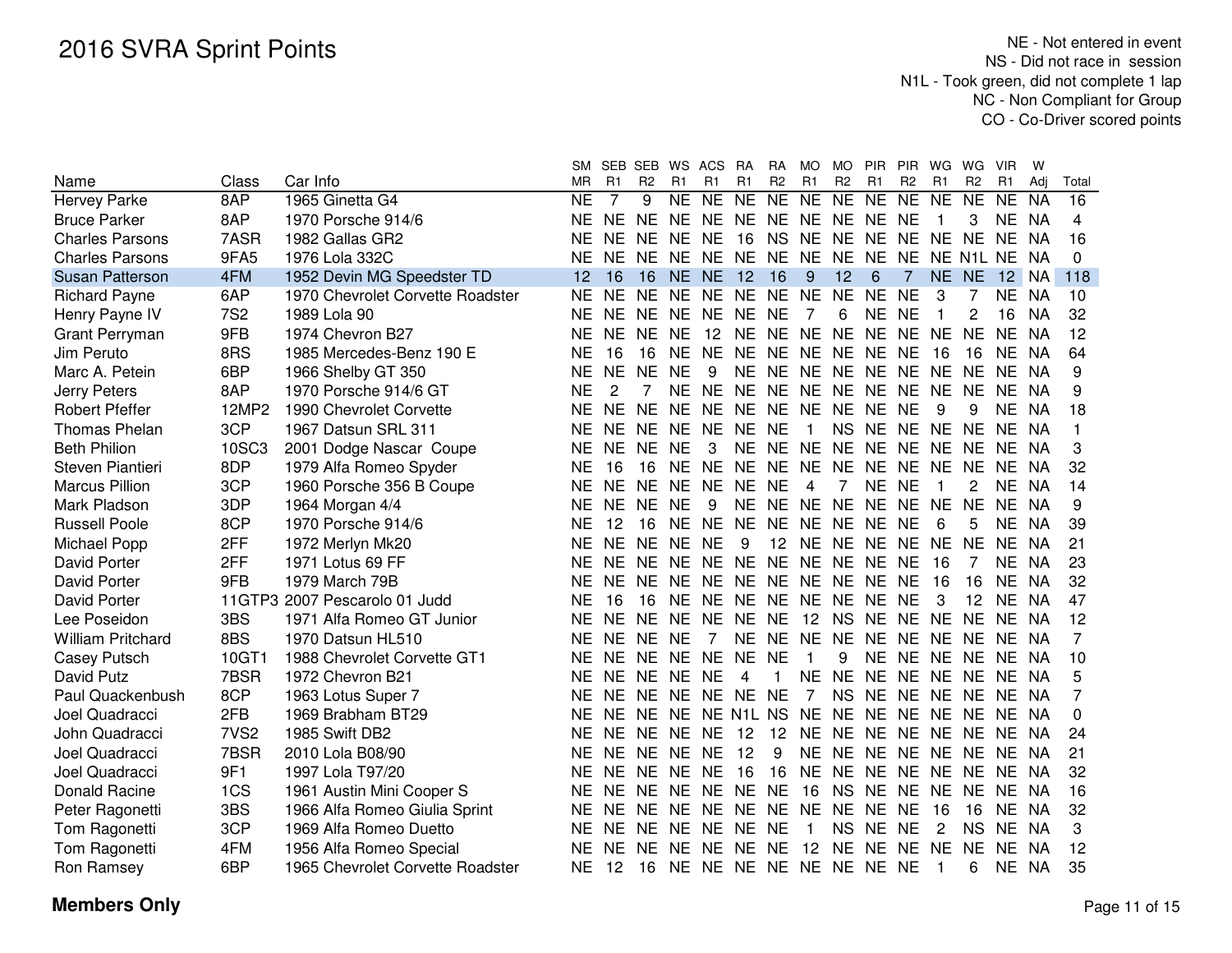|                         |                  |                                  | SM        |           | SEB SEB WS             |           | ACS                        | RA             | <b>RA</b>       | <b>MO</b>    | <b>MO</b>       | <b>PIR</b>                       | <b>PIR</b>     | WG.            | WG             | <b>VIR</b>  | W         |                |
|-------------------------|------------------|----------------------------------|-----------|-----------|------------------------|-----------|----------------------------|----------------|-----------------|--------------|-----------------|----------------------------------|----------------|----------------|----------------|-------------|-----------|----------------|
| Name                    | Class            | Car Info                         | MR.       | R1        | R <sub>2</sub>         | R1        | R1                         | R <sub>1</sub> | R <sub>2</sub>  | R1           | R <sub>2</sub>  | R1                               | R <sub>2</sub> | R <sub>1</sub> | R <sub>2</sub> | R1          | Adi       | Total          |
| David Rankin            | 10GT4            | 1997 Chevrolet Camaro            | NE        | 5         | $\overline{\text{NS}}$ | NE        | $\overline{NE}$            | NE             | N <sub>E</sub>  | $N_{E}$      | NE              | N <sub>E</sub>                   | N <sub>E</sub> | <b>NE</b>      | NE             | NE          | <b>NA</b> | 5              |
| <b>Steve Rauh</b>       | 8BS              | 1972 Alfa Romeo GTV              | NE.       | NE.       | <b>NE</b>              | <b>NE</b> | NE.                        | NE NE          |                 |              | NE NE NE        |                                  | <b>NE</b>      | 6              | 6              | <b>NE</b>   | <b>NA</b> | 12             |
| Garey Raymond           | 3EP              | 1976 Porsche 914                 | ΝE        | NE.       | <b>NE</b>              | 5         | 16                         | <b>NE</b>      | <b>NE</b>       |              | NE NE NE        |                                  | <b>NE</b>      | <b>NE</b>      | <b>NE</b>      | NE.         | <b>NA</b> | 21             |
| Paul Read               | 12MP2            | 1988 Chevrolet Corvette          | ΝE        | 12        | 12                     | <b>NE</b> | <b>NE</b>                  |                |                 |              |                 | NE NE NE NE NE NE                |                | 5              | 5              | <b>NE</b>   | <b>NA</b> | 34             |
| Don Readinger           | 2FV              | 1965 Formcar MK III              | <b>NE</b> | NE        | <b>NE</b>              | 12        |                            |                |                 |              |                 | NE NE NE NE NE NE NE NE NE NE NA |                |                |                |             |           | 12             |
| Rib Regna               | 10GT1            | 1980 Chevrolet Corvette          | ΝE        |           | NE NE NE               |           | NE.                        | <b>NE</b>      | <b>NE</b>       | 7            | $\overline{7}$  |                                  |                | NE NE NE NE    |                | NE NA       |           | 14             |
| <b>Martin Reinhardt</b> | 9F <sub>2</sub>  | 2002 Tatuus Formula Renault 2.0  | ΝE        |           | NE NE NE               |           | 9                          | NE NE          |                 |              | NE NE NE        |                                  |                | NE NE NE NE NA |                |             |           | 9              |
| Philippe Reyns          | 7BSR             | 1971 Lola T212                   | ΝE        |           | NE NE NE               |           | 16                         | 5              | 5               |              | NE NE           | -16                              | 16             |                |                | NE NE NE NA |           | 58             |
| Philippe Reyns          | 9FA              | 1974 Chevron B27                 | ΝE        |           | NE NE NE               |           | 9                          | 12             | 12              | NE NE        |                 | 16                               | 16             |                |                | NE NE NE NA |           | 65             |
| Paul Ricco              | 3DP              | 1962 Triumph TR4                 | ΝE        |           | NE NE NE NE            |           |                            | 9              | 12 <sub>2</sub> |              |                 | NE NE NE NE NE NE NE NA          |                |                |                |             |           | 21             |
| <b>Robert Rich</b>      | <b>7S2</b>       | 1986 Swift DB 2                  | ΝE        | NE.       | NE NE                  |           | 16                         |                |                 |              |                 | NE NE NE NE NE NE                |                | NE NE NE       |                |             | NA        | 16             |
| Doug Richmond           | 10GT4            | 2008 Ford Falcon GT1             | ΝE        | NE.       | NE NE                  |           | NE.                        | NE NE          |                 |              | NE NE NE        |                                  | <b>NE</b>      | 12             | 16             | 16          | <b>NA</b> | 44             |
| Mark Rife               | 6BP              | 1969 Chevrolet Corvette Roadster | ΝE        | 16        | <b>NS</b>              | <b>NE</b> | NE                         | NE NE          |                 | 16           | NS NE           |                                  | <b>NE</b>      | $\mathbf 1$    | <b>NS</b>      | <b>NE</b>   | <b>NA</b> | 33             |
| Joseph Riolo            | 4BP              | 1950 Jaguar XK120                | ΝE        | <b>NE</b> | <b>NE</b>              | <b>NE</b> | NE                         | NE NE          |                 |              | NE NE NE        |                                  | <b>NE</b>      | 12             | 9              | <b>NE</b>   | NA        | 21             |
| Joseph Riolo            | 6BP              | 1965 Chevrolet Corvette Roadster | ΝE        | NE.       |                        | NE NE     | NE NE NE NE NE NE          |                |                 |              |                 |                                  | <b>NE</b>      | $\overline{2}$ | <b>NS</b>      | NE          | NA.       | $\overline{c}$ |
| Simon Robinson          | 2FF              | 1968 Russell-Alexis Formula Ford | ΝE        | NE.       | NE NE                  |           | NE NE NE NE NE NE          |                |                 |              |                 |                                  | <b>NE</b>      | 6              | <b>NS</b>      | NE NA       |           | 6              |
| Alan Rogers             | 2PCF             | 1982 Lola T640                   | 12        | NE.       | NE NE                  |           | NE NE NE NE NE NE          |                |                 |              |                 |                                  | NE             | NE NE          |                | NE.         | NA        | 12             |
| <b>Charles Rolle</b>    | 12MP1            | 1973 Porsche 914                 | ΝE        | NE.       | NE NE                  |           | 16                         |                |                 |              |                 | NE NE NE NE NE NE                |                | NE NE          |                | NE NA       |           | 16             |
| Gerson Rosenberg        | 10GT2            | 1996 Porsche 911                 | ΝE        | NE.       |                        |           | NE NE NE NE NE NE NE NE NE |                |                 |              |                 |                                  |                | 12             | 16             | NE.         | <b>NA</b> | 28             |
| Larry Rossi             | 7VS <sub>2</sub> | 1986 Swift DB2                   | ΝE        | <b>NE</b> | NE NE                  |           | <b>NE</b>                  |                |                 | NE NE NE     | NE NE           |                                  | <b>NE</b>      |                | 12             | NE.         | <b>NA</b> | 13             |
| Richard Rzepkowski      | 1FP              | 1971 MG Midget                   | ΝE        | <b>NE</b> | <b>NE</b>              | <b>NE</b> | <b>NE</b>                  | 16             | 16              | <b>NE</b>    | NE NE           |                                  |                | NE N1L NS      |                | <b>NE</b>   | NA        | 32             |
| <b>Tom Sakai</b>        | 4BP              | 1965 Sunbeam Tiger               | NE        | <b>NE</b> | <b>NE</b>              | <b>NE</b> | <b>NE</b>                  | <b>NE</b>      | <b>NE</b>       | 12           | 9               | <b>NE</b>                        | NE NE          |                | <b>NE</b>      | NE NA       |           | 21             |
| <b>Timothy Sands</b>    | 7VS <sub>2</sub> | 1986 Swift DB2                   | NE        | <b>NE</b> | NE.                    | <b>NE</b> | <b>NE</b>                  | 16             | 16              | <b>NE</b>    | <b>NE</b>       | <b>NE</b>                        | NE NE          |                | <b>NE</b>      | NE.         | NA        | 32             |
| Larry Savage            | 9FA              | 1975 March 766                   | NE        | <b>NE</b> | <b>NE</b>              | <b>NE</b> | 6                          | <b>NE</b>      | <b>NE</b>       | NE NE        |                 | <b>NE</b>                        | <b>NE</b>      | NE.            | NE             | NE NA       |           | 6              |
| Dick Scariano           | 2SV              | 1971 Winkelmann FSV 1            | <b>NS</b> | <b>NE</b> | <b>NE</b>              | <b>NE</b> | <b>NE</b>                  | <b>NE</b>      | <b>NE</b>       | NE NE        |                 | 16                               | 1              | <b>NE</b>      | <b>NE</b>      | NE NA       |           | 17             |
| Ira Schoen              | 8BS              | 1971 Ford Capri 2000             | NE        | <b>NE</b> | NE.                    | <b>NE</b> |                            | NE NE NE       |                 |              | NE NE NE        |                                  | <b>NE</b>      | $\mathbf 1$    | 12             | NE.         | NA        | 13             |
| John Schrecker          | 3CP              | 1964 Porsche 356                 | NE        | <b>NE</b> | NF.                    | <b>NE</b> | NE NE                      |                | <b>NE</b>       |              | NE NE NE        |                                  | <b>NE</b>      | 5              | 6              | NE NA       |           | 11             |
| David Schroeder         | 12GTU            | 1970 Porsche 914/6               | NE        | NE.       | NE.                    | NE.       | NE NE                      |                | <b>NE</b>       | NE           | NE.             | 16                               | 16             | NF.            | <b>NE</b>      | NE NA       |           | 32             |
| <b>Gary Schultz</b>     | 12MP1            | 1972 Porsche 914-6               | <b>NE</b> | NE.       | NE.                    | <b>NE</b> | NE NE                      |                | <b>NE</b>       | 16           | 12 <sub>2</sub> | <b>NE</b>                        | NE.            | NE.            | <b>NE</b>      | NE NA       |           | 28             |
| Douglas Schumacher      | 9F1              | 1980 Argo JM8                    | <b>NE</b> | NE.       | NE.                    | <b>NE</b> | NE NE                      |                | <b>NE</b>       | 5            | <b>NS</b>       | <b>NE</b>                        | NE.            | NE.            | <b>NE</b>      | NE NA       |           | 5              |
| <b>Victor Schuster</b>  | 4FM              | 1957 Ambro Triumph Ambro Special | <b>NE</b> | NE.       | NE.                    | NE.       | NE.                        | NE.            | <b>NE</b>       | 16           | 16              | <b>NE</b>                        | NE.            | NE.            | NE.            | NE.         | - NA      | 32             |
| <b>Bill Schwacke</b>    | 4BP              | 1955 Chevrolet Corvette          | <b>NE</b> | NE.       | NE.                    | <b>NE</b> | NE.                        | NE.            | <b>NE</b>       | $\mathbf{1}$ | 12              | <b>NE</b>                        | <b>NE</b>      | 16             | 16             | NE.         | NA        | 45             |
| Clair Schwendeman       | 6AP              | 1968 Chevrolet Corvette Roadster | <b>NE</b> | 16        | 16                     | <b>NE</b> | <b>NE</b>                  | 16             | 16              | NE.          | <b>NE</b>       | <b>NE</b>                        | <b>NE</b>      | 9              | <b>NS</b>      | NE.         | NA        | 73             |
| <b>Steve Scullen</b>    |                  | 11GTP3 2009 Oreca FLM09          | <b>NE</b> | NE.       | NE.                    | <b>NE</b> | NE.                        | <b>NE</b>      | <b>NE</b>       | NE NE        |                 | NE                               | <b>NE</b>      | 7              | 9              | NE.         | NA        | 16             |
| Gregory Seferian        | 8RS              | 1982 Alfa Romeo GTV6             | NE        | 9         | <b>NS</b>              | <b>NE</b> | NE.                        | NE.            | <b>NE</b>       | NE           | <b>NE</b>       | <b>NE</b>                        | NE.            | NE.            | <b>NE</b>      | NE.         | NA        | 9              |
| <b>Fritz Seidel</b>     | 7S <sub>2</sub>  | 2004 Carbir CS2                  | ΝE        | 16        | 16                     | <b>NE</b> | NE.                        | 16             | <b>NS</b>       |              |                 | NE NE NE NE                      |                |                | 6              | NE NA       |           | 55             |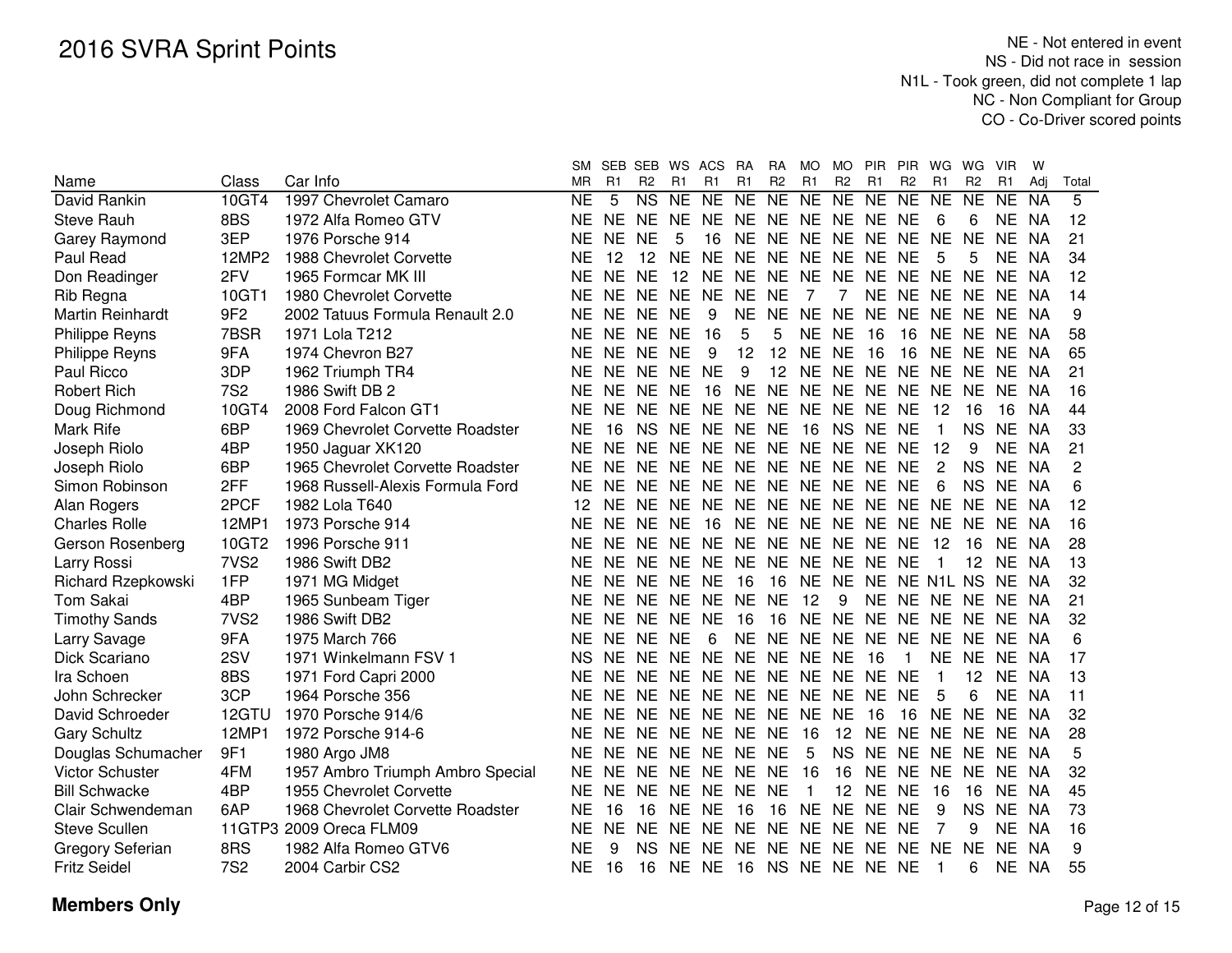|                              |                  |                                  | <b>SM</b> |           | SEB SEB WS ACS |           |                                  | <b>RA</b> | <b>RA</b>         | MO             | MO.            | <b>PIR</b>        | <b>PIR</b>      | <b>WG</b>           | WG             | <b>VIR</b> | W         |                 |
|------------------------------|------------------|----------------------------------|-----------|-----------|----------------|-----------|----------------------------------|-----------|-------------------|----------------|----------------|-------------------|-----------------|---------------------|----------------|------------|-----------|-----------------|
| Name                         | Class            | Car Info                         | <b>MR</b> | R1        | R <sub>2</sub> | R1        | R <sub>1</sub>                   | R1        | R <sub>2</sub>    | R1             | R <sub>2</sub> | R1                | <b>R2</b>       | R1                  | R <sub>2</sub> | R1         | Adi       | Total           |
| <b>Fritz Seidel</b>          | 12MP1            | 1973 Porsche 911 IROC-RSR        | <b>NE</b> | 16        | 16             | NE        | NE                               | NE        | <b>NE</b>         | NE             | N <sub>E</sub> | $N_{E}$           | $\overline{NE}$ | $\overline{\sf NE}$ | <b>NE</b>      | <b>NE</b>  | <b>NA</b> | $\overline{32}$ |
| Kevin Shaha                  | 8BS              | 1971 Datsun 510                  | NE        | <b>NE</b> | NE NE          |           | <b>NE</b>                        |           |                   | NE NE NE NE    |                | $\overline{7}$    | <b>NS</b>       | NE.                 | NE             | NE         | NA        | 7               |
| John Shannon                 | 10GT4            | 2001 Chevrolet Corvette          | ΝE        | <b>NE</b> | NE NE          |           | <b>NE</b>                        |           |                   | NE NE NE NE NE |                |                   | <b>NE</b>       | 4                   |                | NE.        | NA        | 11              |
| <b>Tom Shelton</b>           | 5ASR             | 1965 Lola T70                    | ΝE        | <b>NE</b> | NE NE          |           | NE NE NE NE NE NE                |           |                   |                |                |                   | <b>NE</b>       |                     | 16             | NE NA      |           | 17              |
| <b>Tom Shelton</b>           | 12MP1            | 1977 Ferrari 308GTB              | NE        | <b>NE</b> | NE NE          |           | NE NE NE                         |           |                   | 12             |                | 16 NE NE          |                 | <b>NE</b>           | <b>NE</b>      | NE.        | <b>NA</b> | 28              |
| <b>Robert Sherwood</b>       | <b>7S2</b>       | 2002 Carbir CS2                  | NE        | <b>NE</b> | NE NE          |           | NE NE NE NE NE NE                |           |                   |                |                |                   | <b>NE</b>       |                     | 12             | NE NA      |           | 13              |
| Mark Sherwood                | 9F <sub>2</sub>  | 1995 Ralt RT-41                  | NE        | <b>NE</b> | NE NE          |           | NE.                              |           |                   |                |                | NE NE NE NE NE NE |                 | 16                  | 16             | NE.        | <b>NA</b> | 32              |
| Stephen Shody                | 6AP              | 2007 KMP#511 65 FIA Cobra        | NE        | <b>NE</b> | NE NE          |           | 12                               | NE NE     |                   | NE NE NE       |                |                   | <b>NE</b>       | <b>NE</b>           | <b>NE</b>      | NE         | NA        | 12              |
| Stephen Shody                | 10APM            | 2007 Cobra 289 FIA               | <b>NE</b> | <b>NE</b> | <b>NE</b>      | 16        | <b>NE</b>                        | NE NE     |                   | NE NE NE       |                |                   | <b>NE</b>       | <b>NE</b>           | ND             | <b>NE</b>  | <b>NA</b> | 16              |
| <b>Donald Simmons</b>        | 12MP1            | 1983 Porsche 911 SC              | <b>NE</b> | <b>NE</b> | NE NE          |           | <b>NE</b>                        | NE NE     |                   | NE NE NE       |                |                   | <b>NE</b>       | 12                  | 7              | <b>NE</b>  | <b>NA</b> | 19              |
| <b>Ben Sinnott</b>           | <b>7S2</b>       | 1991 Lola T9190                  | <b>NE</b> | <b>NE</b> | NE NE          |           | <b>NE</b>                        | NE NE     |                   | NE NE NE       |                |                   | <b>NE</b>       | 1                   | 16             | 1          | <b>NA</b> | 18              |
| <b>Ben Sinnott</b>           | 9F1              | 1997 Lola T97/20                 | <b>NE</b> | <b>NE</b> | NE NE          |           | <b>NE</b>                        |           |                   | NE NE NE NE NE |                |                   | <b>NE</b>       |                     | <b>NS</b>      | 16         | <b>NA</b> | 17              |
| <b>Craig Skeels</b>          | 6BP              | 1965 Ford Mustang                | 16        | <b>NE</b> | <b>NE</b>      | 12        | 16                               | NE.       |                   | NE NE NE NE    |                |                   | <b>NE</b>       | <b>NE</b>           | <b>NE</b>      | <b>NE</b>  | NA        | 44              |
| <b>Vic Skirmants</b>         | 3CP              | 1961 Porsche 356B                | <b>NE</b> | 12        | 6              | <b>NE</b> | <b>NE</b>                        | <b>NE</b> | <b>NE</b>         | 12             |                | 12 NE             | <b>NE</b>       | 6                   | 12             | NE         | NA        | 60              |
| <b>Michael Slutz</b>         | 8BP              | 1986 Mazda RX7                   | NE        | <b>NE</b> | <b>NE</b>      | NE        | <b>NE</b>                        | <b>NE</b> | <b>NE</b>         | 7              | <b>NS</b>      | <b>NE</b>         | <b>NE</b>       | 7                   | 6              | <b>NE</b>  | NA        | 20              |
| Mayo Smith                   | 8AP              | 1972 Porsche 911RS               | NE        | <b>NE</b> | <b>NE</b>      | <b>NE</b> | <b>NE</b>                        | <b>NE</b> | NE NE             |                | <b>NE</b>      | NE                | <b>NE</b>       | 12                  | 7              | <b>NE</b>  | NA        | 19              |
| David Smoker                 | 9FB              | 1976 Chevron B34                 | <b>NE</b> | <b>NE</b> | <b>NE</b>      | <b>NE</b> | 9                                | <b>NE</b> |                   | NE NE NE       |                | <b>NE</b>         | <b>NE</b>       | <b>NE</b>           | <b>NE</b>      | NE.        | - NA      | 9               |
| Jeff Snook                   | 3EP              | 1961 Triumph TR3A                | <b>NE</b> | 16        | 16             | <b>NE</b> | <b>NE</b>                        | <b>NE</b> | <b>NE</b>         | NE             | <b>NE</b>      | <b>NE</b>         | <b>NE</b>       | 12                  | 16             | NE.        | NA        | 60              |
| Michael Snowdon              | 9FA              | 1971 GRD 272F2                   | NE        | <b>NE</b> | <b>NE</b>      | <b>NE</b> | NE NE NE                         |           |                   | 16             | 16             | <b>NE</b>         | <b>NE</b>       | 16                  | 12             | NE         | -NA       | 60              |
| Don Soenen                   | 10GT4            | 1995 Ford Mustang TA             | NE        | NE.       |                |           | NE NE NE NE NE                   |           |                   | 16             | 16             | NE NE NE NE       |                 |                     |                | NE NA      |           | 32              |
| Don Soenen                   | 12MP3            | 1994 Ford Mustang Cobra          | <b>NE</b> | <b>NE</b> |                |           | NE NE NE NE NE                   |           |                   | 16             | 16             | NE NE NE NE       |                 |                     |                | NE NA      |           | 32              |
| James Sparks                 | 9FA              | 1974 Chevron B27                 | <b>NE</b> | <b>NE</b> | NE NE          |           | -7                               |           | NE NE NE          |                |                | NE NE NE          |                 | NE NE               |                | NE NA      |           | 7               |
| Michael Spence               | 2FF              | 1972 Crossle 20F                 | <b>NE</b> | <b>NE</b> | NE NE NE       |           |                                  | <b>NE</b> | <b>NE</b>         | 9              | 16             | <b>NE</b>         | <b>NE</b>       | 7                   | 9              | 1          | <b>NA</b> | 42              |
| <b>Randall Stark</b>         | 3DP              | <b>1974 MG MGB</b>               | <b>NE</b> | <b>NE</b> | <b>NE</b>      | 6         | 7                                | <b>NE</b> |                   |                |                | NE NE NE NE NE NE |                 |                     | <b>NE</b>      | <b>NE</b>  | <b>NA</b> | 13              |
| Linwood Staub                | 8CP              | 1972 Datsun 240Z                 | <b>NE</b> | <b>NE</b> | NE NE NE       |           |                                  |           |                   | NE NE NE       |                | NE NE NE          |                 | 7                   | 6              | 12         | <b>NA</b> | 25              |
| <b>Randy Stegall</b>         | 7HS <sub>2</sub> | 1982 Royale S2000m               | NE        | NE.       |                |           | NE NE NE NE NE                   |           |                   | -16            | 16 NE          |                   | NE NE           |                     | NE             | <b>NE</b>  | <b>NA</b> | 32              |
| Jim Stengel                  | <b>7S2</b>       | 1991 PrattMiller RM2             | NE        | <b>NE</b> |                |           | NE NE NE NE NE NE NE NE NE       |           |                   |                |                |                   |                 | 1                   | -1             | NE.        | NA        | 2               |
| Jim Stengel                  | 9FA5             | 1973 McRae GM1                   | ΝE        | NE.       |                |           | NE NE NE NE NE NE NE NE NE NE    |           |                   |                |                |                   |                 |                     | 9              | <b>NE</b>  | <b>NA</b> | 9               |
| <b>Christopher Stillwell</b> | 6TA              | 1968 Ford Mustang                | NE.       | <b>NE</b> |                |           | NE NE NE NE NE NE NE NE NE       |           |                   |                |                |                   |                 | 7                   | 7              | <b>NE</b>  | <b>NA</b> | 14              |
| Paul Stinson                 | 8CP              | 1963 Lotus Super 7               | NE.       | <b>NE</b> | NE NE          |           | NE NE NE NE NE NE NE             |           |                   |                |                |                   |                 | 9                   |                | 9          | <b>NA</b> | 25              |
| Mark Stratford               | 2FFN             | 1986 Swift DB1                   | ΝE        | <b>NE</b> | <b>NE</b>      | 7         | <b>NE</b>                        |           |                   |                |                | NE NE NE NE NE NE |                 | NE NE               |                | NE.        | <b>NA</b> | 7               |
| <b>Richard Stuart</b>        | 12GTO            | 1972 Porsche 911 ST              | NE        | 16        | 16             | NE.       | NE.                              | NE.       |                   |                |                | NE NE NE NE NE    |                 | NE.                 | <b>NE</b>      | NE.        | <b>NA</b> | 32              |
| <b>Todd Stuckart</b>         | 12MP1            | 1956 Chevrolet Corvette Roadster | NF.       | <b>NE</b> | NE NE          |           | <b>NE</b>                        | 6         | $12 \overline{ }$ |                | NE NE NE       |                   | NE.             | NE.                 | <b>NE</b>      | NE.        | NA        | 18              |
| Delaney Sturgeon             | 8CP              | 1986 Porsche Rothman Cup 944     | NE.       | <b>NE</b> | NE NE          |           | <b>NE</b>                        | NE NE     |                   | NE NE          |                | 5                 | 5               | NE NE               |                | NE NA      |           | 10              |
| <b>Ed Swart</b>              | 7BSR             | 1971 Chevron B19                 | ΝS        | <b>NE</b> | <b>NE</b>      | 12        | NE.                              | NE NE     |                   |                | NE NE NE       |                   | NE.             | NE.                 | NE.            | NE NA      |           | 12              |
| <b>Ed Swart</b>              | 9FA              | 1978 Chevron B45- F2             | ΝE        |           | NE NE NE       |           | 12 NE NE NE NE NE NE NE NE NE NA |           |                   |                |                |                   |                 |                     |                |            |           | 12              |
|                              |                  |                                  |           |           |                |           |                                  |           |                   |                |                |                   |                 |                     |                |            |           |                 |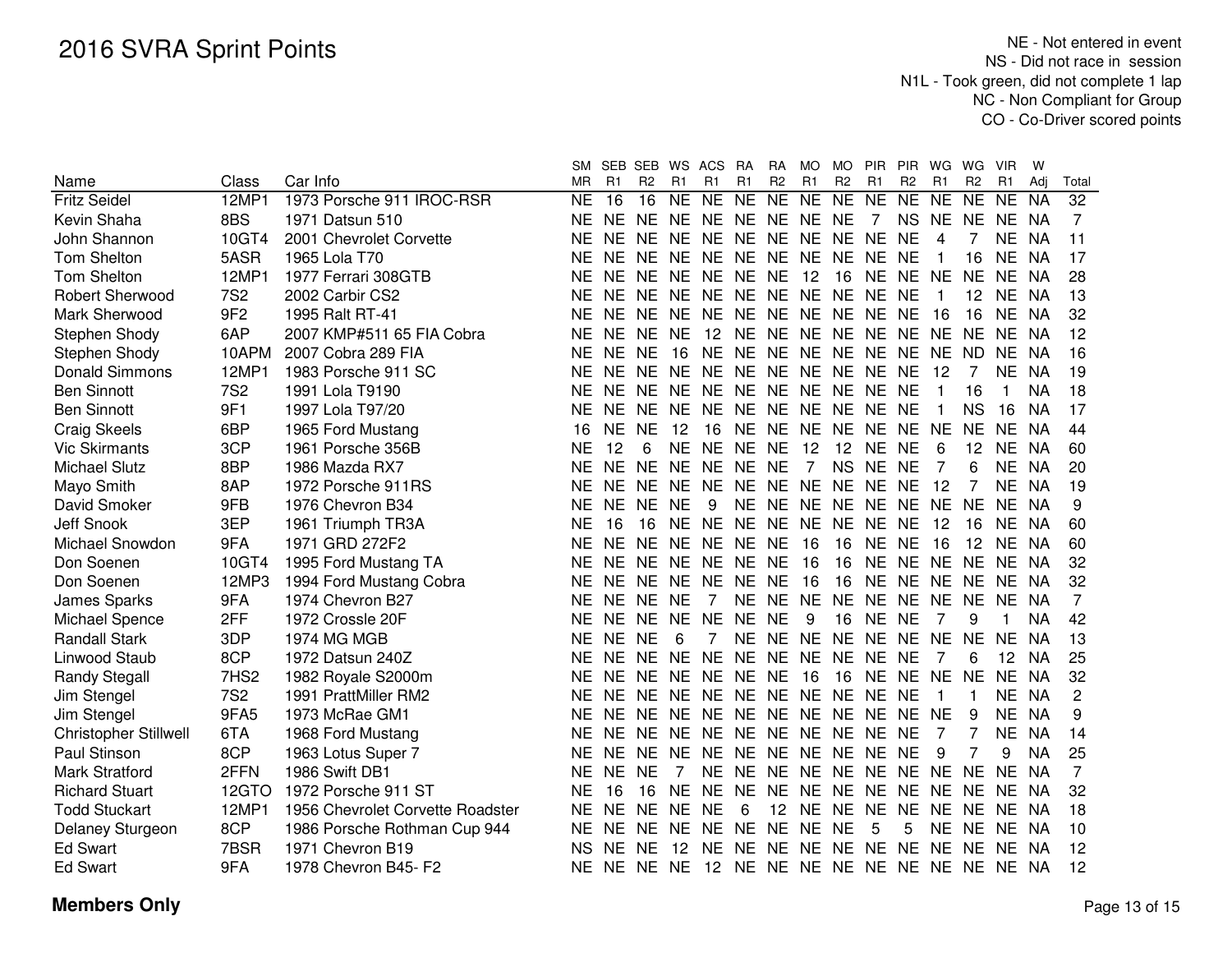|                         |                 |                               | SM.       |                | SEB SEB WS     |           | ACS                           | <b>RA</b>      | <b>RA</b>      | <b>MO</b>               | MO                     | <b>PIR</b>           | <b>PIR</b>          | WG                  | WG              | <b>VIR</b> | W         |                 |
|-------------------------|-----------------|-------------------------------|-----------|----------------|----------------|-----------|-------------------------------|----------------|----------------|-------------------------|------------------------|----------------------|---------------------|---------------------|-----------------|------------|-----------|-----------------|
| Name                    | Class           | Car Info                      | <b>MR</b> | R <sub>1</sub> | R <sub>2</sub> | R1        | R1                            | R <sub>1</sub> | R <sub>2</sub> | R <sub>1</sub>          | R <sub>2</sub>         | R1                   | R <sub>2</sub>      | R <sub>1</sub>      | R <sub>2</sub>  | R1         | Adj       | Total           |
| Lee Talbot              | 8AP             | 1967 Ginetta G4               | <b>NE</b> | NE             | NE             | NE        | NE                            | NE             | $N_{E}$        | $\overline{16}$         | $\overline{\text{NS}}$ | $\overline{NE}$      | $\overline{\sf NE}$ | $\overline{\sf NE}$ | $\overline{NE}$ | 9          | <b>NA</b> | $\overline{25}$ |
| <b>Steve Thayer</b>     | 12GTO           | 1969 Porsche 911              | <b>NE</b> |                |                |           | NE NE NE NE NE NE NE NE       |                |                |                         |                        | -16                  | 16                  | NE.                 | <b>NE</b>       | NE.        | <b>NA</b> | 32              |
| <b>Richard Thomas</b>   | 1GP             | 1956 Austin Healey 100M       | <b>NE</b> |                |                |           | NE NE NE NE NE NE NE NE       |                |                |                         |                        | 16                   | 1                   | <b>NE</b>           | <b>NE</b>       | <b>NE</b>  | <b>NA</b> | 17              |
| Nathan Thompson         | 1FP             | 1961 Lotus Elite              | ΝE        |                |                |           | NE NE NE NE NE NE NE NE NE NE |                |                |                         |                        |                      |                     | 7                   | 5               | NE NA      |           | 12              |
| <b>Bill Thumel</b>      | 5ASR            | 1967 Lola T70 Mk 3B           | ΝE        |                |                |           | NE NE NE NE NE NE NE NE NE NE |                |                |                         |                        |                      |                     | 1                   | <b>NS</b>       | 12         | <b>NA</b> | 13              |
| Mike Thurlow            | 8BS             | 1971 BMW 2002                 |           | <b>NE</b>      |                |           | NE NE NE NE NE NE NE NE NE NE |                |                |                         |                        |                      |                     |                     | <b>NE</b>       | <b>NE</b>  | <b>NA</b> | 3               |
| Vincent Tjelmelarad     | 9F <sub>2</sub> | 1980 March SV                 | ΝE        | <b>NE</b>      | NE NE          |           | 1                             |                | NE NE NE       |                         |                        | NE NE NE NE          |                     |                     | <b>NE</b>       | NE.        | <b>NA</b> | 1               |
| <b>Willy Todd</b>       | <b>10SC3</b>    | 2008 Ford Fusion              | ΝE        | <b>NE</b>      | NE NE NE       |           |                               | 12             | 16             | <b>NE</b>               |                        | NE NE NE             |                     | <b>NE</b>           | <b>NE</b>       | NE.        | NA        | 28              |
| <b>Bill Treffert</b>    | 4AP             | 1960 Chevrolet Corvette       | ΝE        | 16             | 16             | NE        | <b>NE</b>                     | 16             | 16             | NE.                     | <b>NE</b>              | <b>NE</b>            | <b>NE</b>           | 12                  | 12              | <b>NE</b>  | <b>NA</b> | 88              |
| <b>Glen Trimper</b>     | 3EP             | 1971 Opel GT                  | ΝE        | <b>NE</b>      | NE NE          |           |                               | NE NE NE       |                | <b>NE</b>               | <b>NE</b>              | <b>NE</b>            | <b>NE</b>           | 5                   | <b>NS</b>       | <b>NE</b>  | <b>NA</b> | 5               |
| Michael Unger           | 8CP             | 1972 Datsun 240Z              | ΝE        | <b>NE</b>      | <b>NE</b>      | <b>NE</b> |                               | NE NE NE       |                | NE NE                   |                        | <b>NE</b>            | <b>NE</b>           | 3                   | 9               | 16         | <b>NA</b> | 28              |
| Peter Uzdavinis         | 1FP             | 1964 MG Midget                | ΝE        | <b>NE</b>      | NE NE          |           |                               |                |                |                         |                        | NE NE NE NE NE NE NE |                     | 16                  | $\mathbf{1}$    | <b>NE</b>  | <b>NA</b> | 17              |
| <b>Vince Vaccaro</b>    | 8BS             | 1972 Alfa Romeo GTV           | <b>NE</b> | 4              | 5              |           | NE NE NE NE NE NE NE          |                |                |                         |                        |                      | <b>NE</b>           | 9                   |                 | 9          | <b>NA</b> | 34              |
| Tom Vail Jr             | 8AP             | 1974 Ferrari 308 GT4          | <b>NE</b> | <b>NE</b>      |                | NE NE     | NE NE NE                      |                |                | <b>NE</b>               | <b>NE</b>              | <b>NE</b>            | <b>NE</b>           | 5                   | <b>NS</b>       | <b>NE</b>  | <b>NA</b> | 5               |
| Chip Van Sant           | 3EP             | 1962 Alfa Romeo Giulia Sprint | ΝE        | <b>NE</b>      |                |           | NE NE NE NE NE                |                |                | 9                       | 12 <sup>°</sup>        |                      | NE NE NE            |                     | <b>NE</b>       | <b>NE</b>  | ΝA        | 21              |
| Chip Vance              | <b>7S2</b>      | 1987 Lola T87/90              | ΝE        | <b>NE</b>      | NE NE          |           | NE                            | NE NE          |                | $\overline{\mathbf{4}}$ | 5                      |                      | NE NE NE            |                     | <b>NE</b>       | NE NA      |           | 9               |
| Michael Vanderhurst     | 9FA             | 1972 March 722/74B            | <b>NE</b> | NE.            | <b>NE</b>      | 9         | 16                            |                |                | NE NE NE NE             |                        | <b>NE</b>            | NE NE               |                     | <b>NE</b>       | NE NA      |           | 25              |
| <b>Edward VanTassel</b> | 2FF             | 1970 Titan MK6                | ΝE        | <b>NE</b>      | NE NE          |           | 12                            | NE NE          |                | <b>NE</b>               | <b>NE</b>              | 7                    | 7                   | <b>NE</b>           | <b>NE</b>       | <b>NE</b>  | <b>NA</b> | 26              |
| Michael Vellone         | 7ASR            | 1980 March SV                 | ΝE        | <b>NE</b>      | <b>NE</b>      | 16        | 16                            | NE NE          |                |                         | NE NE NE               |                      | <b>NE</b>           | <b>NE</b>           | <b>NE</b>       | <b>NE</b>  | <b>NA</b> | 32              |
| Joe Viola               | 8CP             | 1972 Datsun 240-z             | <b>NE</b> | <b>NE</b>      | NE NE          |           | NE NE NE                      |                |                | NE NE                   |                        | <b>NE</b>            | <b>NE</b>           |                     | 2               | <b>NE</b>  | <b>NA</b> | 3               |
| <b>Curt Vogt</b>        | 6TA             | 1970 Ford Mustang Boss 302    | <b>NE</b> | <b>NE</b>      |                |           | NE NE NE NE NE                |                |                | 16                      | 16                     | NE NE                |                     | 12                  | 12              | 16         | 3         | 75              |
| <b>Walter Vollrath</b>  | 57BSR           | 1978 Lola T497                | NE        | <b>NE</b>      | <b>NE</b>      | <b>NE</b> | <b>NE</b>                     | <b>NC</b>      | <b>NS</b>      | <b>NE</b>               | <b>NE</b>              | <b>NE</b>            | <b>NE</b>           | <b>NE</b>           | <b>NE</b>       | NE         | <b>NA</b> | $\Omega$        |
| <b>Walter Vollrath</b>  | 7BSR            | 1973 Chevron B23              | <b>NE</b> | <b>NE</b>      | NE NE          |           | <b>NE</b>                     | $\overline{c}$ | 4              |                         | NE NE                  | <b>NE</b>            | <b>NE</b>           | <b>NE</b>           | <b>NE</b>       | NE         | NA        | 6               |
| Jon Wactor              | 8CP             | 1970 Porsche 914/6            | <b>NE</b> | <b>NE</b>      | NE.            | <b>NE</b> | NE NE                         |                | <b>NE</b>      | NE                      | <b>NE</b>              | 7                    | 9                   | <b>NE</b>           | <b>NE</b>       | <b>NE</b>  | <b>NA</b> | 16              |
| Robert Wagner           | 3CP             | 1960 Austin Healey 3000       | <b>NE</b> | <b>NE</b>      | NE NE          |           | <b>NE</b>                     | 6              | 9              | <b>NE</b>               | <b>NE</b>              | <b>NE</b>            | <b>NE</b>           | <b>NE</b>           | <b>NE</b>       | NE NA      |           | 15              |
| Duke Waldrop            | 2PCF            | 1982 Van Diemen VD 82         | <b>NE</b> | 16             | 16             |           | NE NE NE NE                   |                |                | 12                      |                        | 12 NE NE             |                     | 12                  | 12              | 16         | <b>NA</b> | 96              |
| <b>Steve Walker</b>     | 3BS             | 1965 BMW 1800 Ti              | <b>NE</b> | <b>NE</b>      | <b>NE</b>      | <b>NE</b> | NE NE                         |                | <b>NE</b>      | NE NE                   |                        | 16                   | 16                  | <b>NE</b>           | <b>NE</b>       | <b>NE</b>  | <b>NA</b> | 32              |
| Kim Walker              | 6AP             | 1969 Chevrolet Corvette       | <b>NE</b> | <b>NE</b>      | NE NE          |           | NE NE NE                      |                |                | NE NE                   |                        | <b>NE</b>            | <b>NE</b>           | 5                   | 9               | NE.        | NA        | 14              |
| <b>Steve Walker</b>     | 7BSR            | 1970 Chevron B16              | <b>NE</b> | NE.            | NE.            | NE.       | NE.                           | NE.            | <b>NE</b>      | NE NE                   |                        | 12                   | 9                   | <b>NE</b>           | <b>NE</b>       | NE.        | NA        | 21              |
| <b>Richard Wall</b>     | 6AP             | 1965 Cobra 427                | <b>NE</b> | <b>NE</b>      | NE.            | <b>NE</b> | 16                            | <b>NE</b>      | <b>NE</b>      | NE.                     | <b>NE</b>              | <b>NE</b>            | <b>NE</b>           | <b>NE</b>           | <b>NE</b>       | NE.        | - NA      | 16              |
| Dan Walters             | 4BP             | 1964 Sunbeam Tiger            | <b>NE</b> | NE.            | <b>NE</b>      | <b>NE</b> | 12                            | <b>NE</b>      | <b>NE</b>      | -16                     | 7                      | <b>NE</b>            | <b>NE</b>           | <b>NE</b>           | NE              | NE NA      |           | 35              |
| Donald Wannagat         | 8RS             | 1973 Alfa Romeo GTV           | <b>NE</b> | NE.            | <b>NE</b>      | NE        | <b>NE</b>                     | <b>NE</b>      | <b>NE</b>      | 9                       | 9                      | <b>NE</b>            | NE NE               |                     | <b>NE</b>       | NE NA      |           | 18              |
| Doug Warneke            | 8DP             | 1962 Lotus Super 7            | <b>NE</b> | <b>NE</b>      | <b>NE</b>      | <b>NE</b> | 16                            | <b>NE</b>      | NE.            | <b>NE</b>               | <b>NE</b>              | <b>NE</b>            | <b>NE</b>           | <b>NE</b>           | <b>NE</b>       | NE NA      |           | 16              |
| Hans Warner             | 12GTO           | 1970 Porsche 911 RSR          | NE        | NE.            | NE.            | <b>NE</b> | NE.                           | NE.            | <b>NE</b>      | NE.                     | <b>NE</b>              | <b>NE</b>            | <b>NE</b>           | 16                  | 16              | <b>NE</b>  | -NA       | 32              |
| James Webb              | 9BOSS           | 1986 March 86C Indycar        | ΝF        | <b>NE</b>      | NE.            | <b>NC</b> | <b>NC</b>                     | NE.            | <b>NE</b>      | <b>NE</b>               | <b>NE</b>              | <b>NE</b>            | <b>NE</b>           | <b>NE</b>           | <b>NE</b>       | <b>NE</b>  | - NA      | 0               |
| <b>Todd Wetzel</b>      | 1GP             | 1957 Turner 950S              | <b>NE</b> | 16             | <b>NS</b>      | <b>NE</b> |                               | NE NE NE       |                |                         | NE NE NE               |                      | NE NE               |                     | NE.             | NE.        | - NA      | 16              |